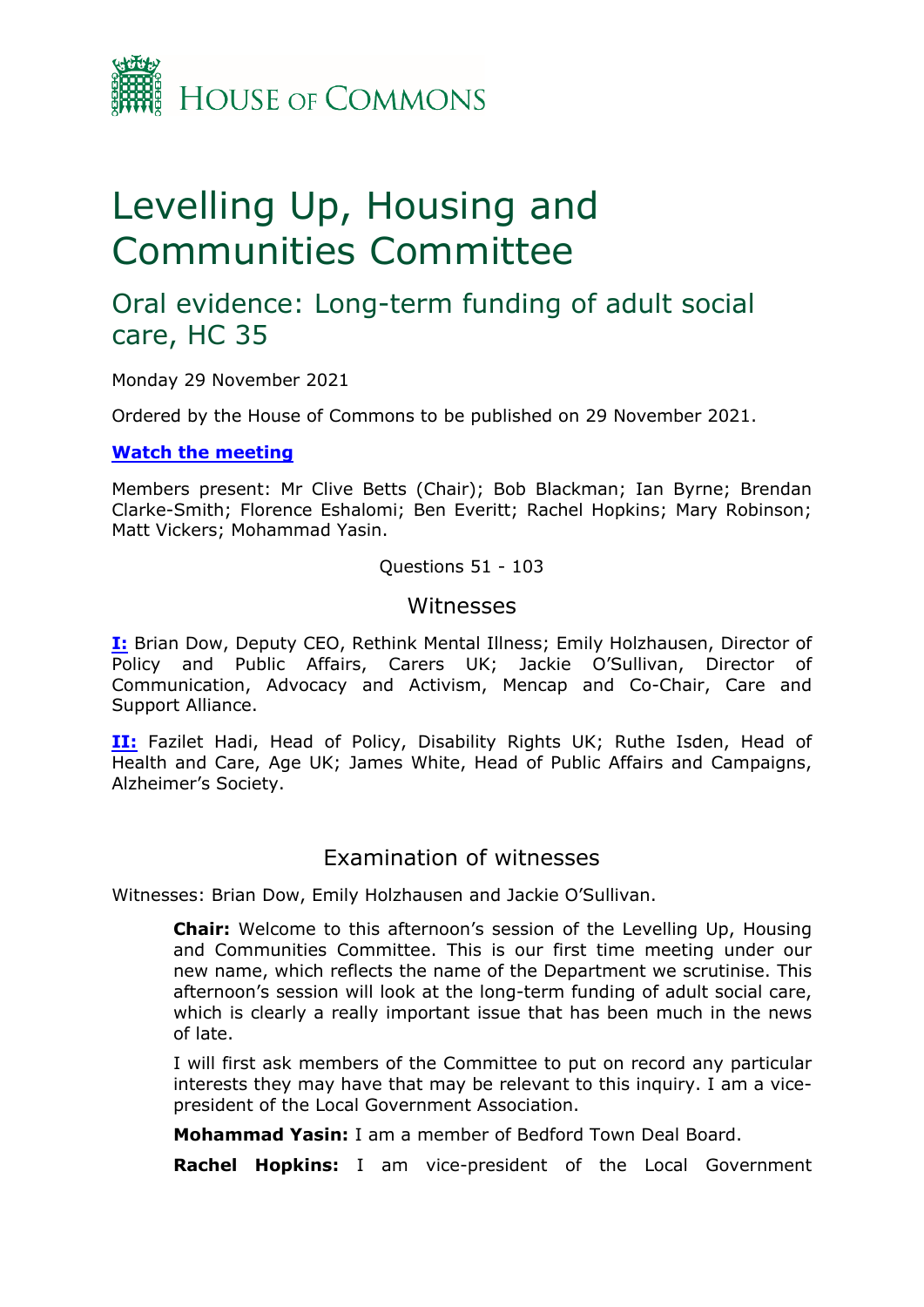

Association and I employ a councillor in my office.

**Ian Byrne:** I am still a sitting councillor in Liverpool, and I employ a councillor in my office.

**Florence Eshalomi:** I am also a vice-president of the LGA.

**Bob Blackman:** I am vice-president of the Local Government Association. I employ a councillor in my office. My sister works in the care sector.

**Matt Vickers:** I am a councillor, I have family members who are councillors, and I employ councillors.

**Mary Robinson:** I employ a councillor in my staff team.

**Brendan Clarke-Smith:** I employ councillors in my office.

Q51 **Chair:** We will now come to our witnesses. Please say who you are and what organisations you are representing.

*Brian Dow:* My name is Brian Dow. I am deputy chief executive of Rethink Mental Illness. I am delighted to be here.

*Emily Holzhausen:* I am Emily Holzhausen. I am director of policy and public affairs at Carers UK.

*Jackie O'Sullivan:* I am Jackie O'Sullivan. I am the director of communication, advocacy and activism at Mencap, but I am here today in my capacity as one of the co-chairs of the Care and Support Alliance, which is 70 charities that campaign for a well-funded care system.

Q52 **Chair:** Let us begin with the important subject of funding. This is a difficult question. We will begin by pointing out that the Government are making £5.4 billion available over three years from the new levy—the increase in national insurance payments. Some £3.6 billion is effectively to fund the changes in the cap and means test, which we will come on to explore in more detail later. There is an extra £1.6 billion over three years for local government services, but not just for social care. The difficult question is whether that is enough. Is the funding that has been announced sufficient?

*Brian Dow:* I want to set out first why the funding is not enough. That is primarily because we do not know or properly understand what mental health social care actually is. One pound in £12 that is spent in social care is spent on mental health. Local authorities have a range of legal responsibilities that they have to cover, which includes things like personalised support under the Care Act, mental health social workers who can help to navigate people around the system, and specialist employment services that enable people who have a mental illness to get in and stay in work. They have to provide advice and information for people. Supported housing is incredibly important, and I am sure we will touch on it later. It makes a huge difference, not just to people's lives and their ability to recover from mental health problems, but it is a saver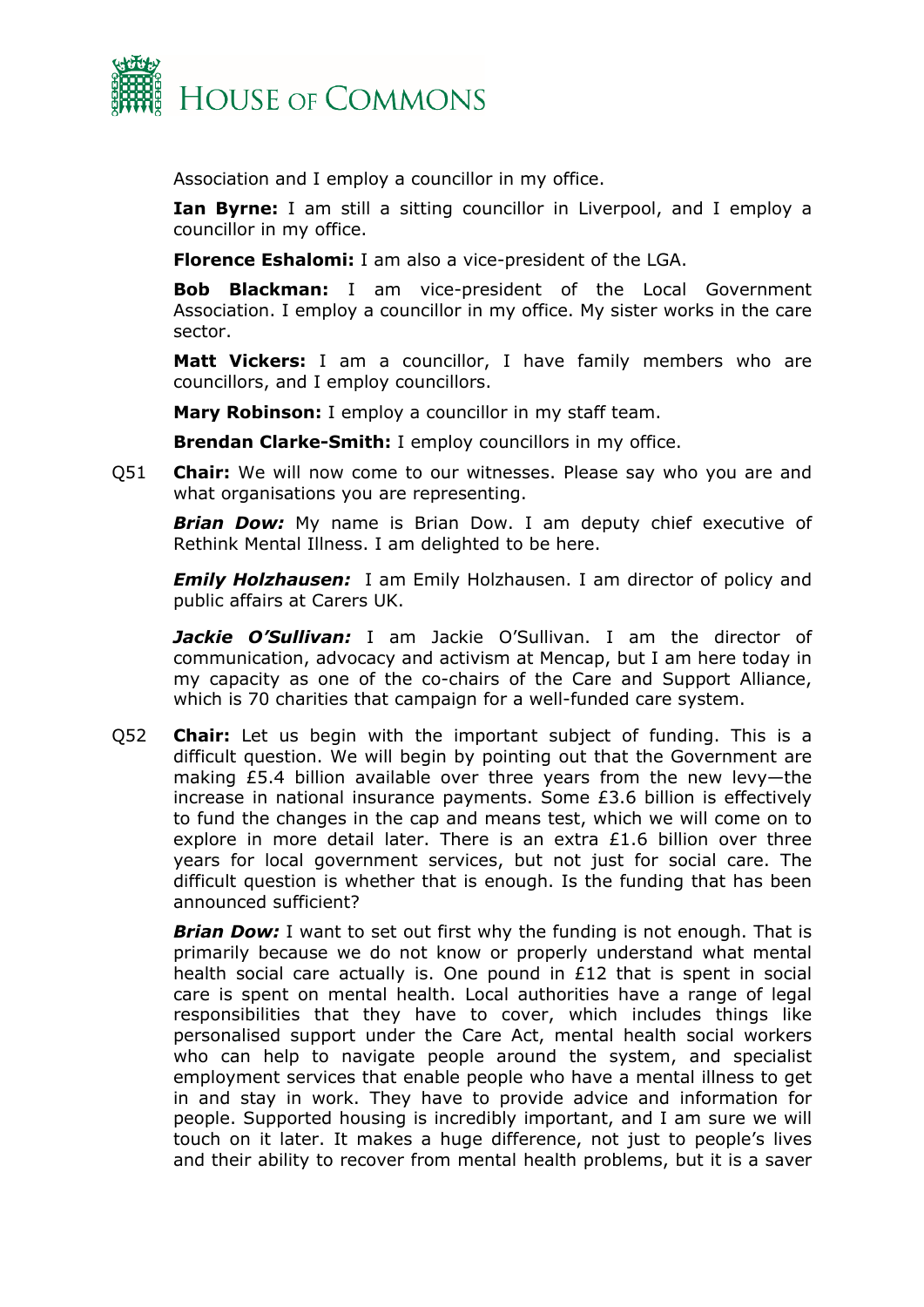

for the system as a whole. Then there are a range of crisis services that step in when people are having a really difficult time.

That is a bit of a fly-through. It is fair to say that, prior to the pandemic occurring, there was already a crisis in mental health social care. It is pretty much every supplier that you speak to, and Rethink Mental Illness is a supplier of a large number of services across England. There is a picture of instability in terms of service provision. There are huge challenges in terms of recruiting a workforce and retaining that workforce. Then there is the impact on wellbeing, not just for our staff members but also for the people whom we are trying to support.

In one sense, some of the funding is very welcome. I was about to say to the Committee that ADASS's recent survey showed that 40% of directors of adult social care services were concerned about funding for people working with disabled people compared to 3% who were facing financial pressures for older people. That was the case, but I am sure we have many avid *Guardian* readers around the Committee who will have seen that the sense of pressure amongst social care leaders is very profound. That is increasing in terms of adult social care. What does that tell us about people who are receiving support for mental health problems?

Some of the recent funding is very helpful. The Covid-19 emergency funding is very helpful. If you look at that in the context of increased need for mental health support since the pandemic, it is fairly clear that, although that money is welcome, the health and social care levy, for example, will not really go the distance that we need it to go to meet the need that is out there and increasing.

*Emily Holzhausen:* From the perspective of carers, I am afraid it is not enough. Jackie might go through some of the bigger figures that we might need to look at, but I can come to what families are experiencing as unpaid carers. As Brian set out, we already had a shortage before the pandemic. Since the pandemic, we have seen the number of families providing unpaid care shoot up from about 9 million, we estimate, to about 13.6 million. That is about 4.5 million people becoming carers overnight. We know that 81% are providing more care, and the vast majority are on the brink of crisis. About three quarters have not had a break since the start of the pandemic.

When I am talking about unpaid care, and where these figures are coming from, I am talking about people who are providing 24-hour care, seven days a week, so their service has shut. Some 55% of those services have not returned, if we are looking at day services. We have people who are caring in a very isolated way, short of services. Prior to the pandemic, 600 people a day were giving up work in order to care, many of them because there is a shortage of care services.

This is where we are now, where we are seeing an increasingly worrying pressure on families who are unable to cope and unable to get good care workers in to support them so that they can take the breaks that they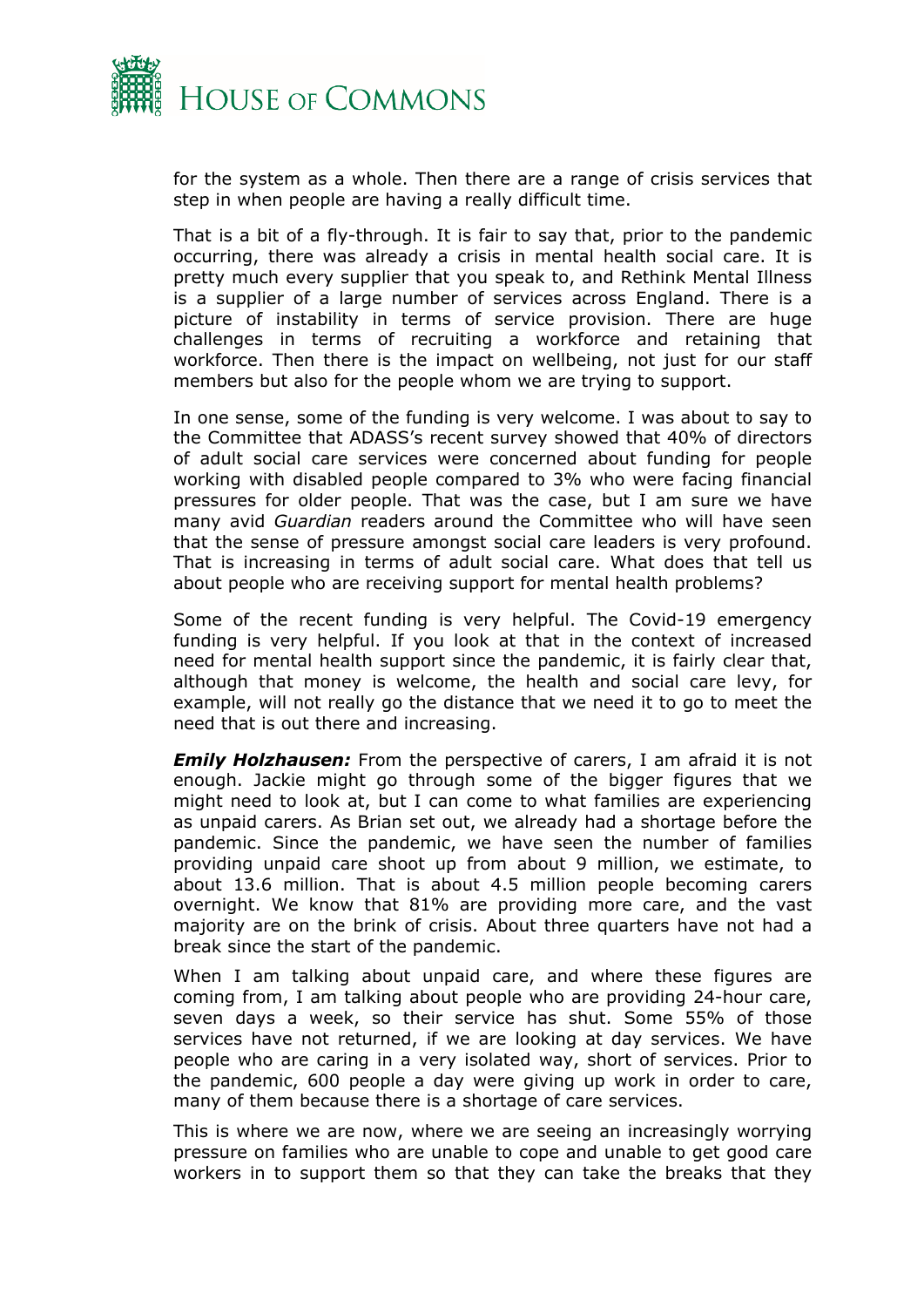

need and to prevent the risk of them falling out of their own employment from their own job, because they cannot get care.

Although the health and care levy, and elements of it, are welcome, as is the local government settlement, we have this shortage here and now it is really urgent, and we need to tackle it. We also need surety for the future.

*Jackie O'Sullivan:* I agree with Brian and Emily that it is not enough. Looking at the figures that came from ADASS this morning, we have 400,000 people waiting for care assessments; 1.5 million hours of care has not been delivered; and 50% of local authorities are reporting that a care home or provider has gone bankrupt or failed in their areas. Behind those figures are real people. Where have those 1.5 million hours gone? There are people who did not get out of bed in the morning, skipped a meal or who have not left the house in over a week. As Emily has highlighted, the consequences are real and are impacting on the people in receipt of care and their families in a very profound way.

Pre-Covid, the Health and Social Care Committee called for a minimum of £7 billion a year for the next four or five years. The Health Foundation thought that £12 billion was required to do the reforms themselves. The figures from the Local Government Association, which I am sure you will be familiar with, show that an additional £6.6 billion in costs have accrued over Covid, and that is rising all the time. The levy is welcome, and the money that comes from it is much needed, but it is not enough.

Q53 **Chair:** I am going to go around and ask one simple question, and probably one slightly more difficult one. How much is needed now to deliver the system that you are asking for to meet needs? When we get to the point in three years' time when the Government said there might be a switchover of more levy money into social care, how big should that switch be?

*Jackie O'Sullivan:* The figures that I just quoted give you an indication of the scale of need. Further to that, the Health Foundation has said that, in addition to the money that is in the levy and the spending review, £7.6 billion should be required in 2023, and £9 billion in 2024-25. That is over and above what has already been allocated.

*Emily Holzhausen:* I would go so far as to say that we need a specific dedicated fund, in addition to what Jackie is talking about, of around £1.5 billion, just to focus on carers' breaks. We are extremely worried about carers, and their ability to take breaks is absolutely paramount and central to their health and wellbeing. That is something we would very much like to see on top of some of the figures that Jackie has been talking about.

Q54 **Chair:** When we did our previous report in 2018, jointly with the Health and Social Care Committee, we looked at the German system where their family members can be paid, at a slightly reduced level, the amount that it would have cost to pay carers to help people. Do you have any views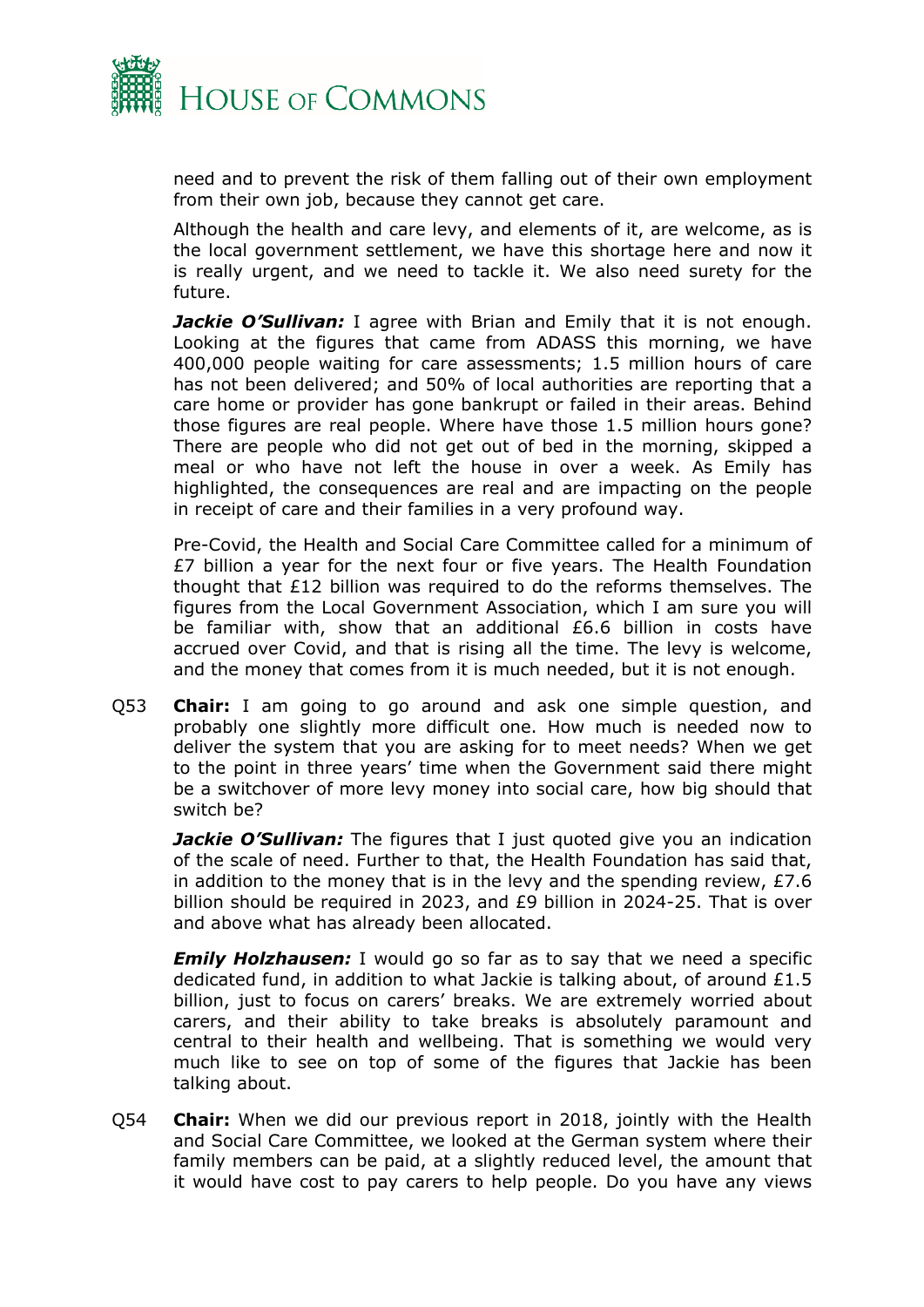

about that system? It saves a bit of money at one level, but it also means that family members who care can get a proper return.

*Emily Holzhausen:* It is a different system. It is always difficult to compare different systems. We have a carer's allowance. They do not have a similar benefit there. That is an income replacement benefit, but it is way lower than what is paid in Germany on the three different levels. I think that a lot of carers would welcome something similar to be able to have a higher income, however that is paid. At the moment, you can pay family members through direct payments but only in exceptional circumstances.

We absolutely have an issue about carers' incomes, and that needs to be tackled, but what we really have at the moment is a shortage of handson care. That is where people need a break. They need time off. We have one carer who has not been out of the house since June, for example, since her husband was discharged from hospital. She has not even been out for a walk. They cannot get care workers in with the specialist care services to give her that break. She is absolutely at the end of her tether. Local carers' organisations are taking increasing numbers of calls from people who are at the end of their tether. That is why we are saying we need that kind of investment. It is a separate issue about carers' incomes but a very valid one.

*Brian Dow:* Three years ago, we did some research with the IPPR, and we assessed that there was an additional  $£1.1$  billion of funding to go into mental health social care up until 2030. That was only to take us back, to be frank, to the fairly sub-optimal 2010 figure, which was never good enough in itself. If you accept that that was never good enough, there was always therefore a gap for the demand that needed to be filled, and then we have had the pandemic. For example, the Centre for Mental Health estimates that an extra 10 million people will require mental health services, and a large proportion of those will require that support through social care. You begin to see that the figure can be a multiple of three or four.

It is not just a question of a figure; it is a question of principles. At the minute, we have a system that really does not work together. The health system and the social care system often work against each other. I can give a very quick example.

**Chair:** We will come on to the issue of integration in due course.

Q55 **Ben Everitt:** The Government have made a series of commitments about how individuals are expected to pay for their care. There is the cap on the costs at £86,000. There is the new upper capital limit of £100,000, and then the lower capital limit of £20,000. Last week, we had the amendment to the legislation so that the cap covers only the costs that individuals pay themselves and not those costs that are covered by local authority, and so that does not count to that £86,000 cap. What does the panel of witnesses make of these changes? How would they affect the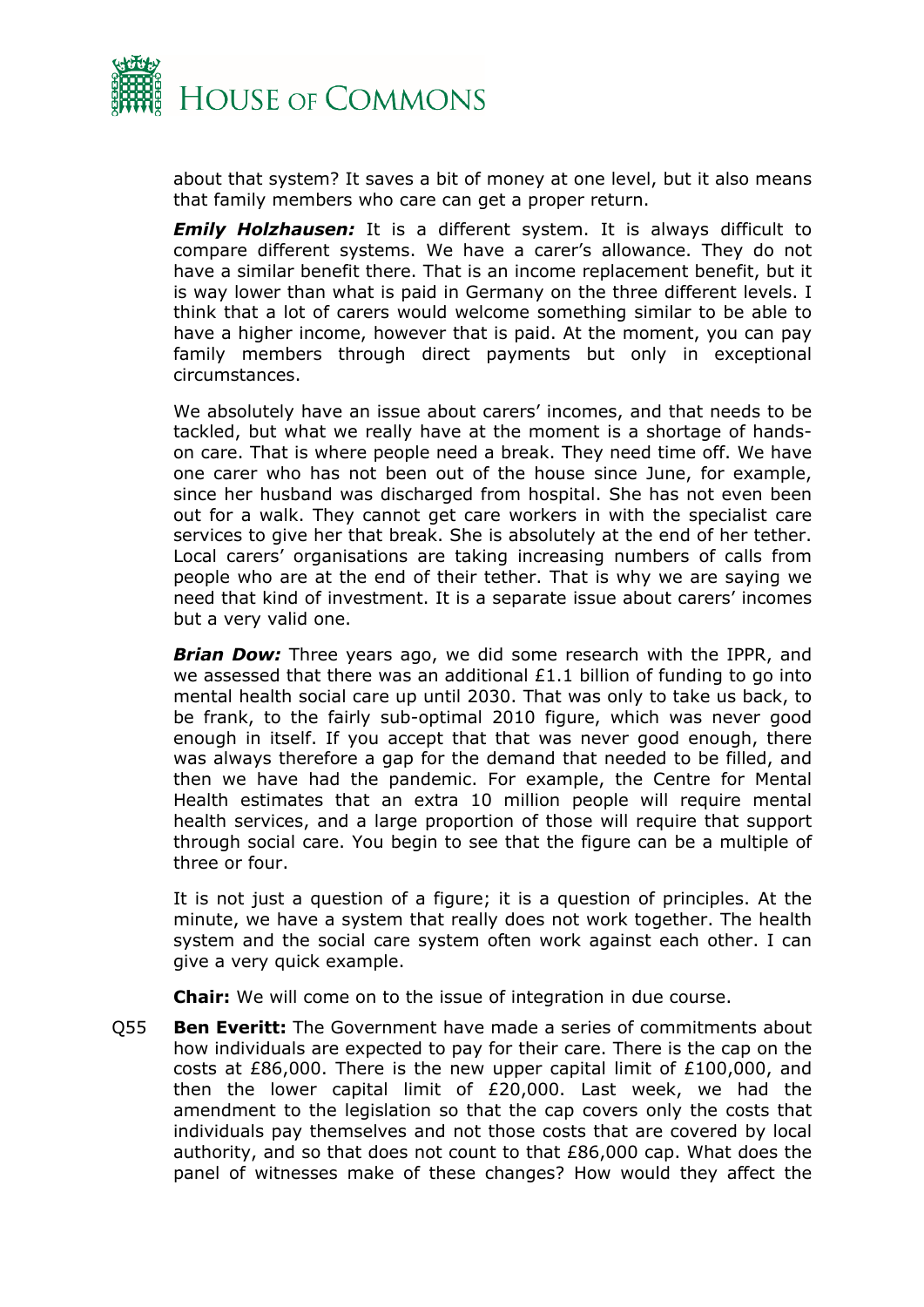

groups that you represent?

*Emily Holzhausen:* It is always very complicated to describe this. We are very disappointed to see the changes. It affects unpaid carers in that, primarily, a certain group of those with more modest assets in terms of families are much less likely to benefit as they would have done from what we thought was the system beforehand. Some of us are very knowledgeable about the Dilnot system beforehand, so we thought this was included originally and were very surprised and disappointed to find out that it was not. It means that people with more modest means will run savings and assets down slower.

For example, a young man with learning disabilities might contribute £20 from his income towards his care. Without including the local authority amount, it would take him a very long time to get up to the cap. If you included a local authority amount, he would then have that £20 in his pocket. He may have very low assets and very low means but that would be important for him.

It is also very difficult for older parents trying to make provisions for somebody, or for somebody having a pension drawdown, for example, and putting that money that they thought they were going to live on into savings and then being taken over that level.

I have to say that the changes do mean that people would be better off than now. It is just that the changes would mean that this particular group of people with more modest assets would not benefit as quickly or as much. That would affect people in different parts of the country differently, where people have fewer assets.

I just want to end by saying that raising the lower capital limit is also important for people on the most modest means. We welcome that raising to £20,000.

Q56 **Ben Everitt:** Indeed. That is the critical point. The Government would argue that what they have put forward is better than the system that is there now, although, comparing it to the Dilnot suggestions, it does not quite match up. It is comparing it to a system that was never implemented. Jackie, do you have any thoughts on that?

*Jackie O'Sullivan:* Emily has put that very well. There are some elements that we support, including the raising of the minimum income guarantee and the bottom threshold. It is a question of fairness, is it not? In some ways, the original proposal was fairer to people and did not disproportionately impact on people with the least means and less means. There is a point where, if we are going to do this once-in-ageneration change to the system, it is really important that we get it right and that it is fair for everybody.

**Ben Everitt:** It is difficult to argue with that, Jackie.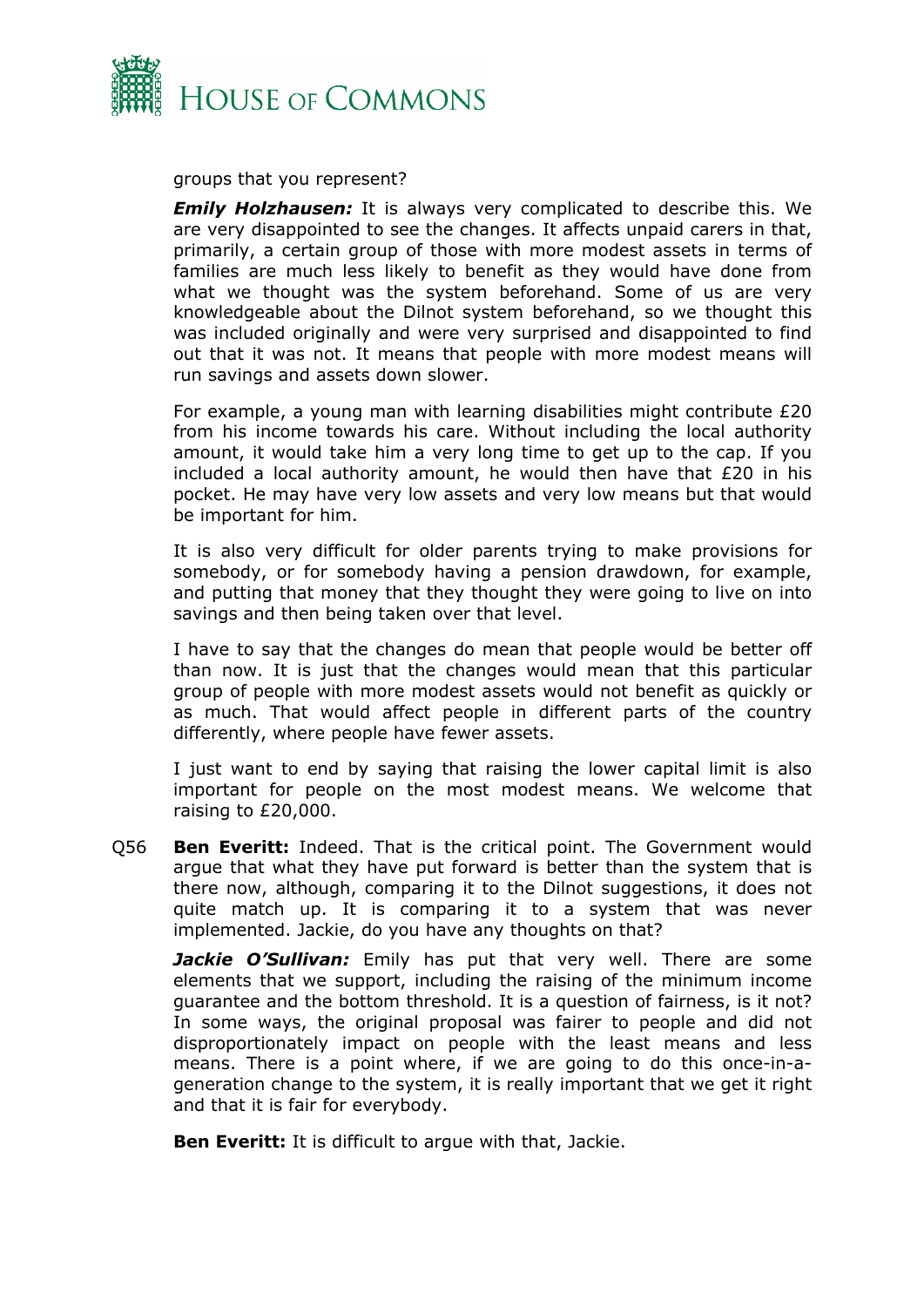

*Brian Dow:* I would strongly agree with the points that both Emily and Jackie have made. I would make the perhaps fairly obvious assertion that, for many people who have severe mental illness, it is difficult to get in and to stay in work. Therefore, people's levels of savings are obviously very low, and lots of people who have severe mental illness are surviving on a benefits system that I have to say has not served them very well. It would be very unfortunate indeed if the effect of this process is to give people that choice of either paying for the care that they require or paying for the cost of living through their benefits.

Q57 **Ben Everitt:** These reforms apply only for people entering the care system from October 2023. Do you think it might be possible to introduce them sooner?

*Brian Dow:* I would hope so. The bigger problem here is that you have a very uneven system where people are receiving some care through the health system, but are highly dependent on the social care system for support. I am not quite sure why we need to wait for that length of time, particularly when, since the pandemic, more people are more dependent on social care for the support that they need.

Q58 **Ben Everitt:** I suspect the complexity is why we are waiting. Emily, do you have any thoughts?

*Emily Holzhausen:* I agree about the complexity of this. It is a highly complex system, and lots of systems and processes need to be put in place—not least really good information and advice to the people who are planning their care, wondering what they buy, how much they will get back, and the tracking and metering systems. Let us not forget that we are in a pandemic. We would not want that deadline to slip. This is a system that was going to be implemented a few years ago but that has been delayed. We were involved a lot with those discussions. The timescale is probably about right for the situation we are in now.

Q59 **Ben Everitt:** Yes, there is a big systems change behind this. Jackie, do you have any thoughts on that?

*Jackie O'Sullivan:* I totally agree with Emily. It is important that we do not get it wrong by rushing. It is better to get it right and take the required amount of time than rush and have some unforeseen consequences.

Q60 **Ben Everitt:** The final line of inquiry on this is in relation to the top-up funds. The Government have announced that they will change the regulations so that people receiving local authority support can fund topups to their own care or have family members fund those top-ups. This would basically end up being some kind of "premium room" where it could be financed either by the person themselves or a third party, a charity or a relative. Does that seem right? Is that sitting well?

*Emily Holzhausen:* People have quite often topped up different sorts of care. If I think about care in the community, there are a lot of people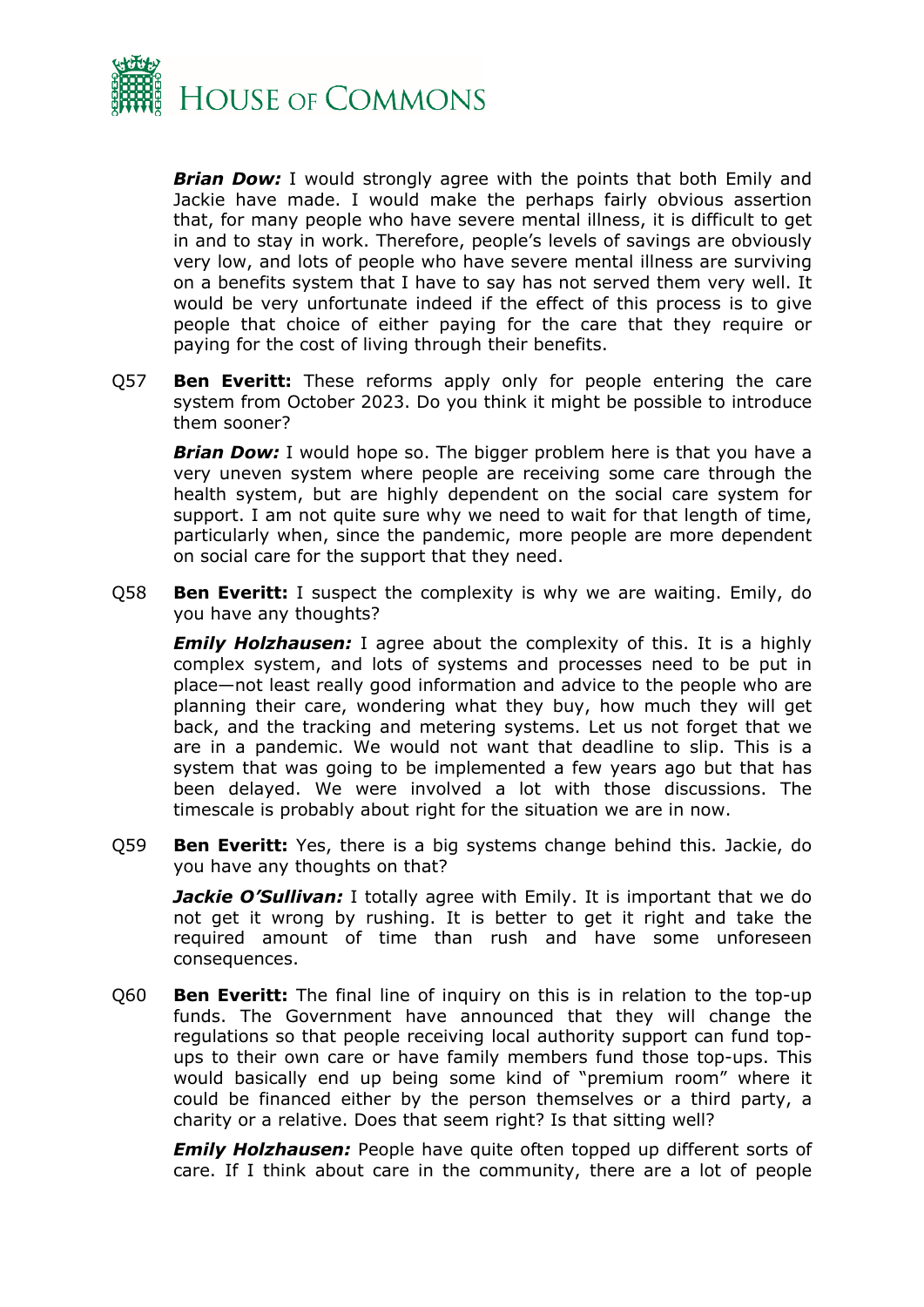

who sometimes go out and buy better care. On the one hand, it is practical but it also makes me very nervous and anxious if local authority rates are depressed, either from the enormous buying power that local authorities have as a monopsony or if the definition of it is low. It just means that there is almost a default position of relying on family or the person to top up. That is what worries me, because that passes cost down the generations.

We know, for example, from carers, that a large proportion—because they have given up work to care or have reduced their working hours, and because they are contributing to the care of other people, as well as the care that they are providing, which has been worth £193 billion during the pandemic—are far less able to contribute to their own care. About two thirds are very worried about how they will fund their own care in the future.

It is a long answer to a short question about top-ups, partially about practicality and partially about worry.

Q61 **Ben Everitt:** Yes, indeed. I totally accept that. In principle, people paying a little extra to have a little more is not a problem. It is about how that interrelates to means testing and what that means for the wider calculations and assumption in the legislation as well. Jackie, do you have any points to make on that?

**Jackie O'Sullivan:** No. Again, Emily has articulated that really well. I would just point out that this is currently the situation. That system currently exists at the moment, so it is not a real change going forward.

Q62 **Ben Everitt:** That is useful to point out. Brian, you mentioned that £1 in £12 went towards mental health care. How would this situation interact with that split in financing mental health care?

**Brian Dow:** My two colleagues are probably slightly more expert on the matter than I am. The point I would encourage the Committee to consider is that someone with a severe mental illness who is left with a legacy debt will often have cognitive challenges that means they may not be able to handle their own finances. Having some sort of provision there to support people in that situation would be very important.

Q63 **Rachel Hopkins:** Emily, we have heard a lot during our inquiry about issues facing the social care workforce, including issues around low pay, lack of progression and high vacancy rates. How do these issues interact with and affect unpaid carers?

*Emily Holzhausen:* That is a very good question. We have looked at this. Pre-pandemic, that was already a feature of the system. What happens is that you might get the workers coming in so you have to reteach how to move your husband, what he might like and what he does not like. That is exhausting. It means that the help that comes into the house is not the help that you need. If there is then a gap in care, you have to step in. When care becomes very unreliable, it becomes more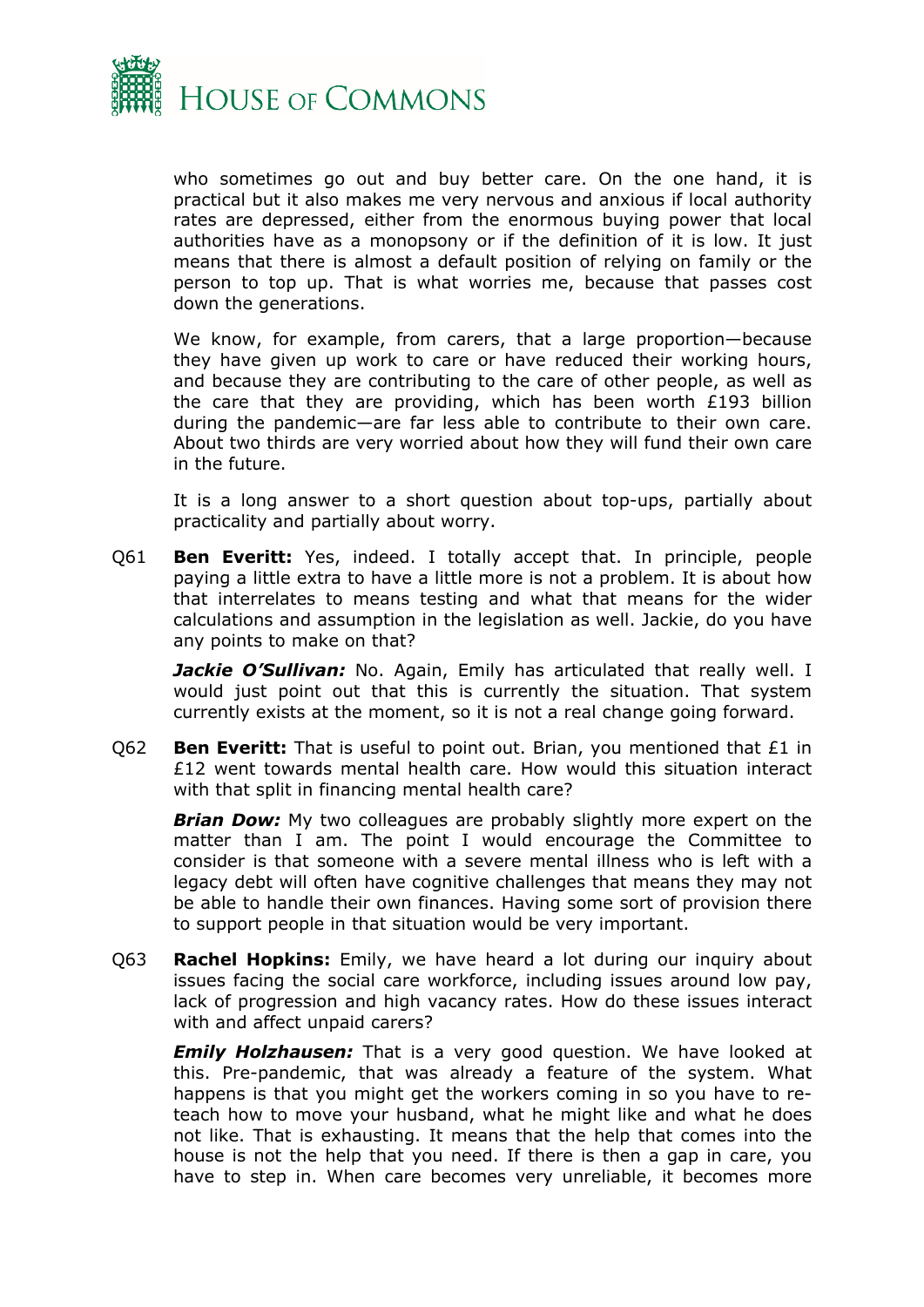

stressful than not having the support, and that is when carers start to stop having it altogether. That puts enormous pressure on their health and wellbeing. We know that, if the health of the carer breaks down, the costs to the state and to the family can be very considerable. Instead of one person, you end up paying for two.

We are starting to see different things come through. As I said, a lot of people are finding that services have not returned. Home care services have sustained better than some others. Fifty-five per cent. of day services are not back fully; 20% of those have closed in their entirety. We are seeing working people being asked to give up their work in order to care for people, both at hospital discharge and just generally, when a mum, dad, brother or sister cannot cope anymore.

We are seeing parents of people with learning disabilities being asked to take their son or daughter home. Some people chose to do that in the pandemic to keep them safe, but now people are being asked to do that because of a shortage of care workers. We are seeing the workforce being redeployed, in some situations, where there is a carer and they are being redeployed to people who are living on their own, because they are more at risk, again leaving carers without the vital support that they need.

This is having a devastating impact on people's health and wellbeing and their ability to manage, because they simply do not know how long this is going to last. They have had to cope. Pre-pandemic, about 25% had not had a break in a year, and 72%, as I said, have not had a break since the start of the pandemic. We are building up a crisis. I know that the Association of Directors of Adult Social Services talked about a rise in safeguarding concerns. A lot of local carers' organisations, as I said before, are receiving cases where people are caring with much more complex situations and are at the point of breakdown or crisis. It is very difficult to see where they can offer support because of the shortage in the workforce. When people talk about crisis, that is what it feels like in a family.

**Jackie O'Sullivan:** As Emily said, what became really clear during Covid was just the very fragile and complex nature of the way that people arrange their care, particularly when they are getting some family support. What we might not see as formal care, because it is not in a care home or a supported living setting, could comprise things like a bit of respite. It could be a couple of afternoon day clubs that would not even be called day services but really are. It might be more informal care and support like a Friday evening disco or something like that, which is actually organised by a local group or charity. Lives are structured to require all of that support to get through. If you take a bit of that away, it is like a big Jenga tower—the whole thing becomes very fragile and risks collapse.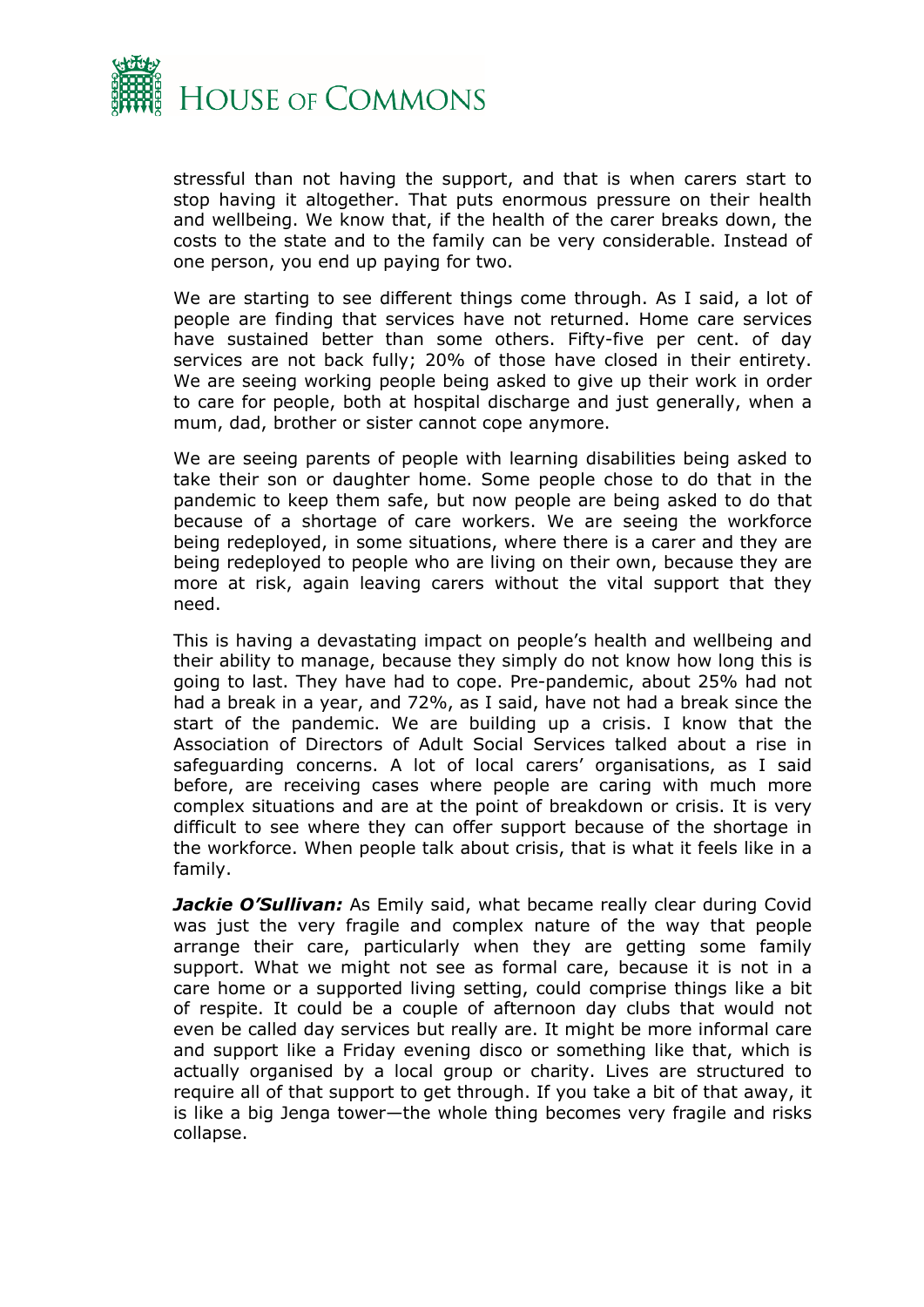

The other thing we are seeing is that families where somebody might be a personal budget holder are starting to find it quite hard to find paid care. Large care providers are struggling to find the workforce. If you employ one or two personal assistants, that can get very complicated and very difficult.

Q64 **Rachel Hopkins:** Do you want to add anything, Brian?

**Brian Dow:** In a sense, both my colleagues have almost made my point for me. The effect on somebody's mental health of being a carer is very profound. One in five people who are carers are caring for somebody who has a mental health problem. In a sense, if we are not taking account of that, we end up with a bigger problem further down the line.

Q65 **Rachel Hopkins:** Jackie, in the written evidence from the Care and Support Alliance, you said that unpaid carers need "increased support". What form should that take?

*Jackie O'Sullivan:* Emily, if you do not mind, would you be able to pick this up? Emily is also one of the co-chairs of the Care and Support Alliance, and I think she will answer this question much better than I would.

*Emily Holzhausen:* We asked this just very recently: 8,500 people responded that their No. 1 need, personally, is better support to improve their health and wellbeing. That is the first time we have seen carers really putting their own health and wellbeing first. When we asked them, in terms of social care reform, what their top priority is, it is better and more personalised support for the person who they care for. Those are their top two priorities. Then comes better recognition in society, so that they are visible and valued for what they do. They often feel invisible. They often put their own needs at the back of the queue. Breaks also comes very high. For the people on low incomes, I cannot go without mentioning the low level of carers' allowance, at only £67.60 per week for providing a minimum of 35 hours' care. Those are their priorities at the moment.

Q66 **Rachel Hopkins:** The written evidence from the Alzheimer's Society stated that 53% of carers have not had a carers assessment. Do you recognise that figure? Secondly, what can be done to drive up the number of carers assessments?

*Emily Holzhausen:* I do recognise that figure from the Alzheimer's Society. When we talked to carers across all different conditions, disabilities and ages, I am afraid it is an even worse picture than that. Only 24% of our respondents had had a carers assessment, and that has fallen from 31% in 2016. That was a carers assessment or reassessment as well. Some people were even less likely to get them. Again, given that you are the Levelling Up Committee, we were very worried to see that carers who were struggling to make ends meet were less likely to get them. It is very important that we get the first information and advice. When asking those carers, quite a few of them did not know what a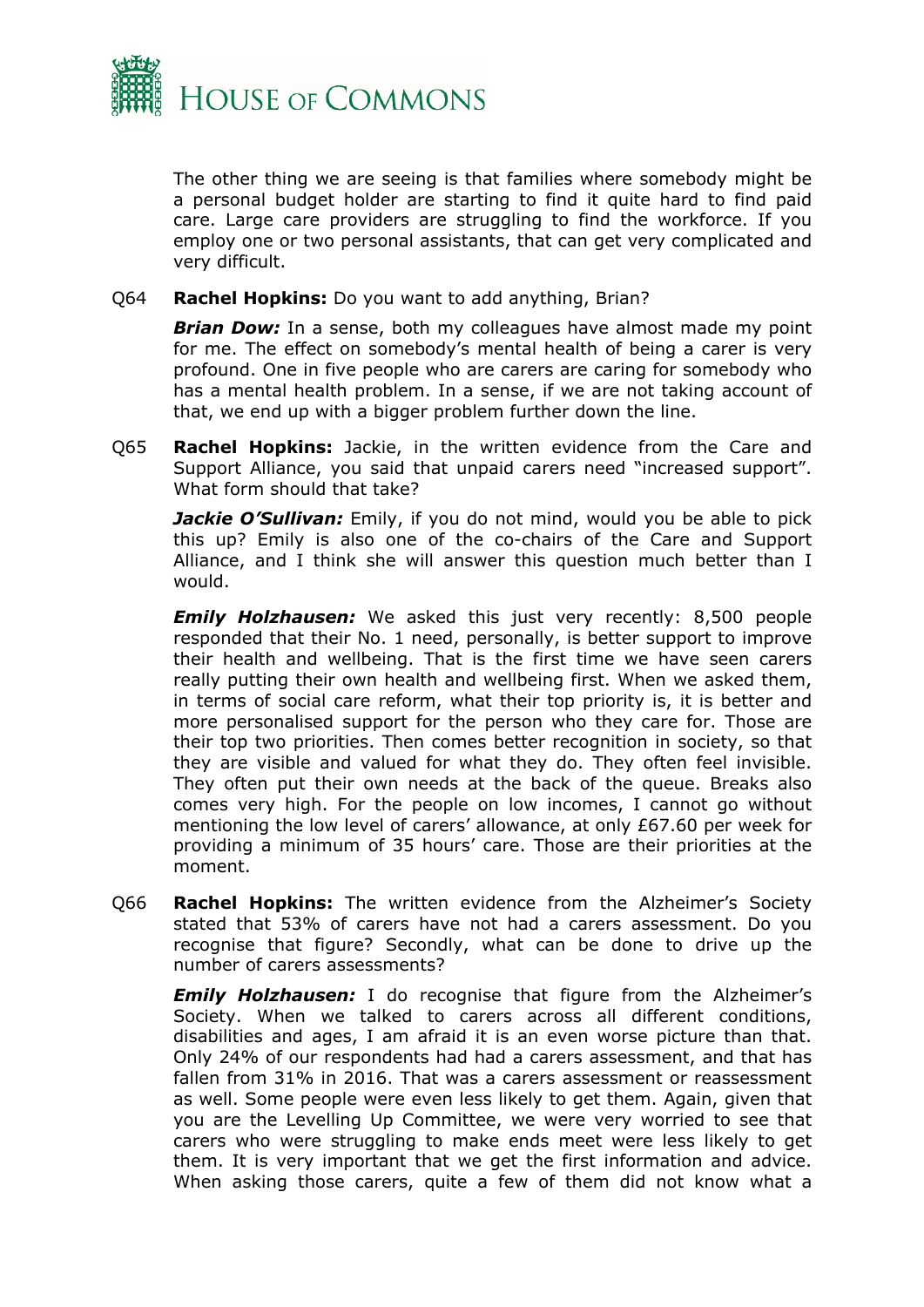

carers assessment was. It is very important that we help people with that.

We have seen a backlog. ADASS, through local authorities, have done 20% more assessments, and yet we still have this big backlog of carers assessments. There are definitely ways that we can use more online and preventive services in helping people to have guided conversations and use different digital methods. There is a point at which you need that proper conversation with a lot of people about their needs. Perhaps we could be looking at more pre-assessment stages for people. It is very possible. We have built several different tools over the years to be able to do that, but we still need to lever in enough support. This goes to some of the figures that Jackie was talking about. It would go towards helping not just those assessment but what happens at the end of it as well. It is really important.

*Brian Dow:* The situation, again, is very similar for people who are carers for those who are affected by mental illness. That emotional support and peer support, reaching out to somebody who has been through the same thing, is very important. Perhaps one of the differences is the knowledge and skills, because the truth is that mental illness remains relatively misunderstood at population level, so people are not necessarily sure where to turn to for the support. That slightly more specialist support is also helpful.

I also recognise that figure around the lack of assessments. The corollary of that is the question of why that is happening when local authorities have a statutory duty to make those assessments. It says something about their confidence and their ability to meet the needs of the person that is coming forward to request. That presents us with a very significant challenge.

Q67 **Rachel Hopkins:** Do you have a final comment, Jackie, or are you in agreement with the others?

*Jackie O'Sullivan:* I agree with the others. I have nothing to add.

Q68 **Matt Vickers:** The Government intend to publish a White Paper to address issues of choice, quality and accessibility of social care, and the social care workforce. What are the top three policies that you would like to see feature in that White Paper?

*Brian Dow:* We need a long-term vision for social care in relation to mental illness. It just is not there at the moment. It would be silly of me to pretend otherwise. We first need to invest in new models of care. I know that the Committee will come on to this in a second, but some of the integration that we are starting to see through the new architecture that has emerged through the integrated care systems is very positive and is building a much more collaborative relationship. That also includes the voluntary sector, and we have representatives here who are able to tell a story about how the voluntary sector can come in and help deliver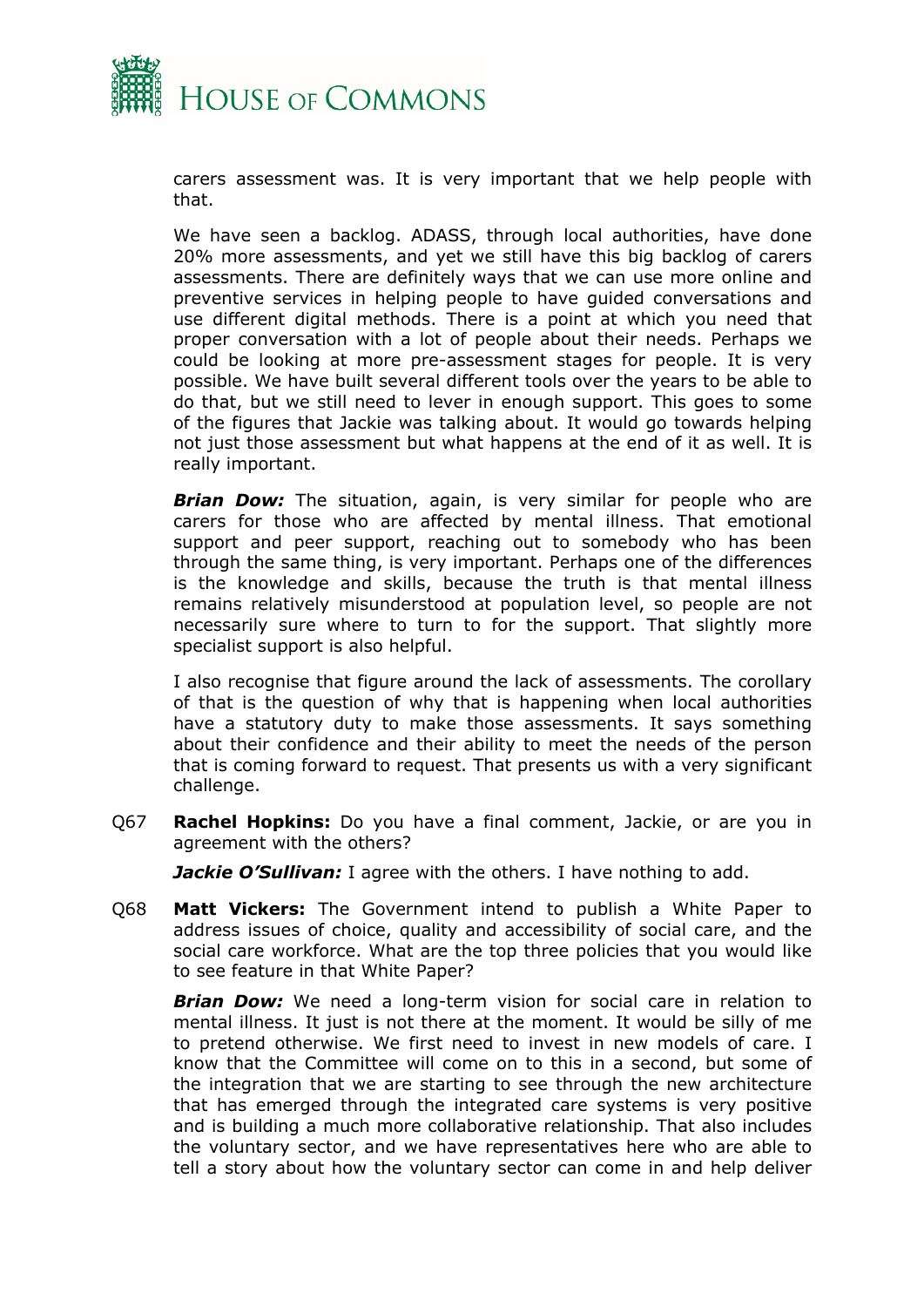

different kinds of services. We are doing that in particular down in Somerset, where we are seeing some fantastic results.

The second thing is to try to co-produce more of what is available for people with people. Too often the system does to people, and it does it in a somewhat suboptimal fashion, as I said earlier on.

We should really be looking to commission for quality of outcomes, not for price. The last 10 years for any provider have been very difficult because, increasingly, we are being asked to do more for less. There is a point at which that becomes dangerous and unsafe. Those three things are probably paramount at the moment.

**Emily Holzhausen:** On the White Paper, I agree with Brian that it is about a good vision that we can all sign up to. Carers would want to see themselves threaded throughout the paper, as well as specific measures to support them as well. That is incredibly important to see for them to feel that they are valued and recognised.

The second thing is that I agree with Brian as well about new models of care and investing still in innovation so that we continue to learn as we go along. We also need to make the most of data opportunities, not just to recognise carers, but to make sure that we understand more about populations that might find things harder or more excluded.

The third thing is to look at breaks and sufficient funding behind the White Paper to make the vision a reality. In terms of engagement, that is also what people have been saying to us and where that would make a difference. If we had a carer in front of us, what would they say would make a difference to them? How would they say that it has changed their lives?

**Jackie O'Sullivan:** Like the others, we need a vision that puts the recipient of care at the heart of everything. We need a good plan for the workforce—show them that they are valued and properly rewarded. We also need a plan for sustainable funding that can bring stability to the sector for the long term. I also agree with Brian about outcomes. If you focus on outcomes and ban commissioning by hours, that would be a big step forward.

Q69 **Matt Vickers:** The Government have indicated that they intend to consult the adult social care sector on this White Paper. What has been your experience of this consultation so far?

*Emily Holzhausen:* We have been engaged with it. I just want to say as well that we have ongoing engagement with the Department. We bring carers to policy makers and decision makers, including into Parliament. We make sure that they have first-hand experiences, and that includes Ministers as well. It has been very fast, but there has been engagement across lots of different areas.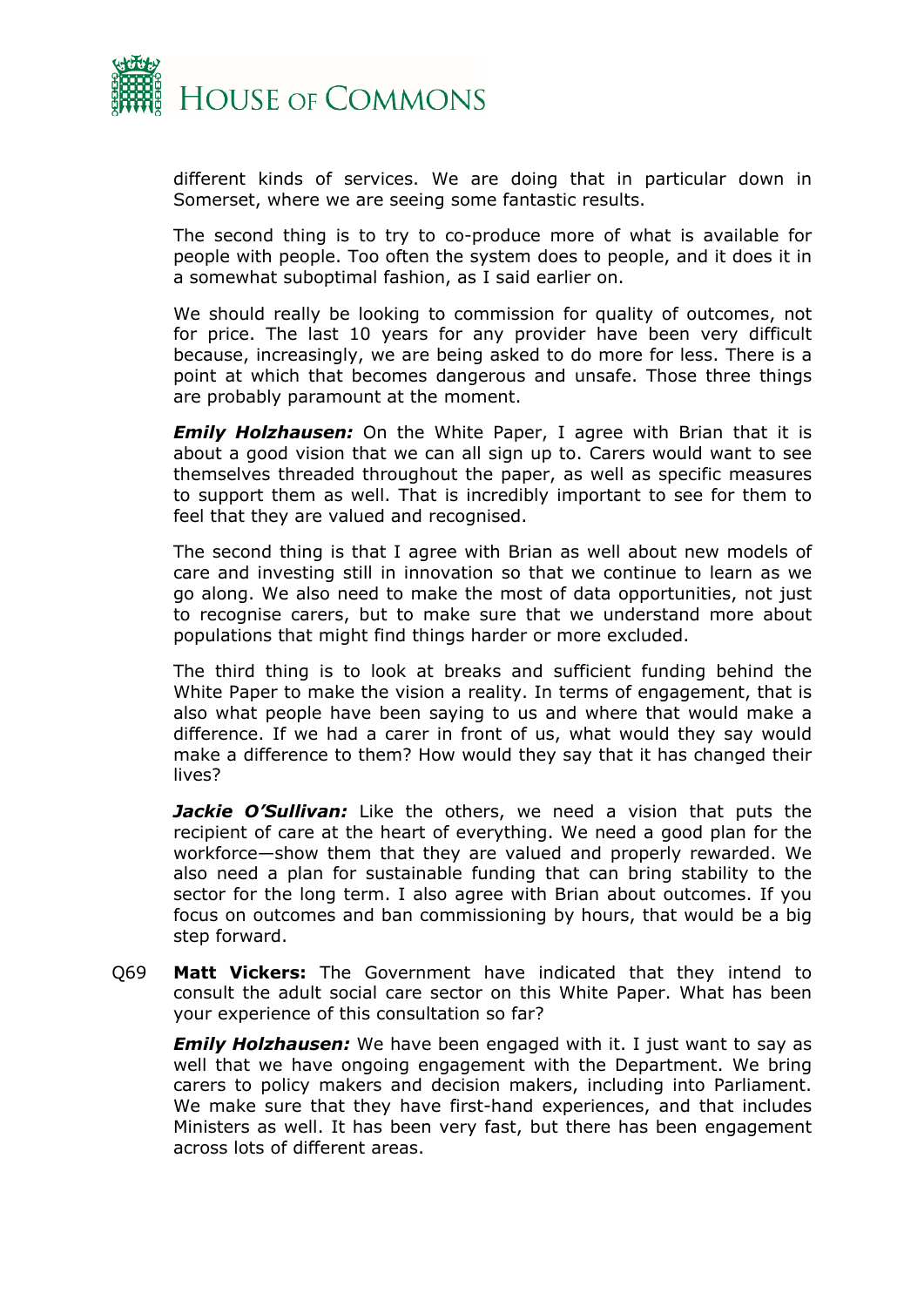

Once it is published, it is really important that we look at that engagement and how things are going to be delivered. That is something that carers absolutely want. Brian was talking about co-production. Because it affects their lives, they want to be involved.

*Jackie O'Sullivan:* The engagement has been good with Ministers and officials. They have been really willing to listen, and they have been open to conversations. The timeframe is really tight, and so there has not been as much opportunity to do the real co-production with people with lived experience and care users as much as anyone would have really wanted.

I should also say, though, that there was no consultation or early sight on the changes to the cap that came out the other week. That felt a little disappointing, because it went against the grain of the real co-operation and openness that we had experienced before then.

**Brian Dow:** I would want to, in general terms, pay tribute to the Department and the civil servants in it over the course of the pandemic. They have been heroic in the way they have worked and engaged with people across the sector. I really want to say that.

In this case, the level of engagement around mental health social care has not been great. That reflects what I have been saying throughout: there is not really a good understanding that the social care sector is absolutely critical for people with mental health problems. I would hope that the remedy to all that is that we come out of this at the end of the process with a better vision and a better model that understands all of the other things that affect someone's mental illness such as their physical health, their housing situation, their financial health, how connected they are in their community and so on.

Q70 **Matt Vickers:** Jackie, the Care and Support Alliance has said that, as part of reforms, adult social care should be free at the point of use like the NHS. Do you have a figure for how much additional funding would be required to deliver that?

*Jackie O'Sullivan:* The Health Foundation has estimated that £12 billion of investment would be needed for that. I would also point out that some savings could go along with encouraging people to get help earlier. If we look at prevention, and early intervention as a form of prevention, that would be very beneficial.

*Emily Holzhausen:* I mentioned the £1.5 billion for carers' breaks. The point about carers' breaks is keeping those free at the point of delivery. That is hugely important so that people take the break to get the benefit for their health and wellbeing. As soon as we ask people to not only contribute their time for free plus make them pay for any time off they might have—simply to have an hour off or to get a night's sleep—we start building up problems for the future. There are some services like that where you could instantly see how important it is to have things free at the point of delivery.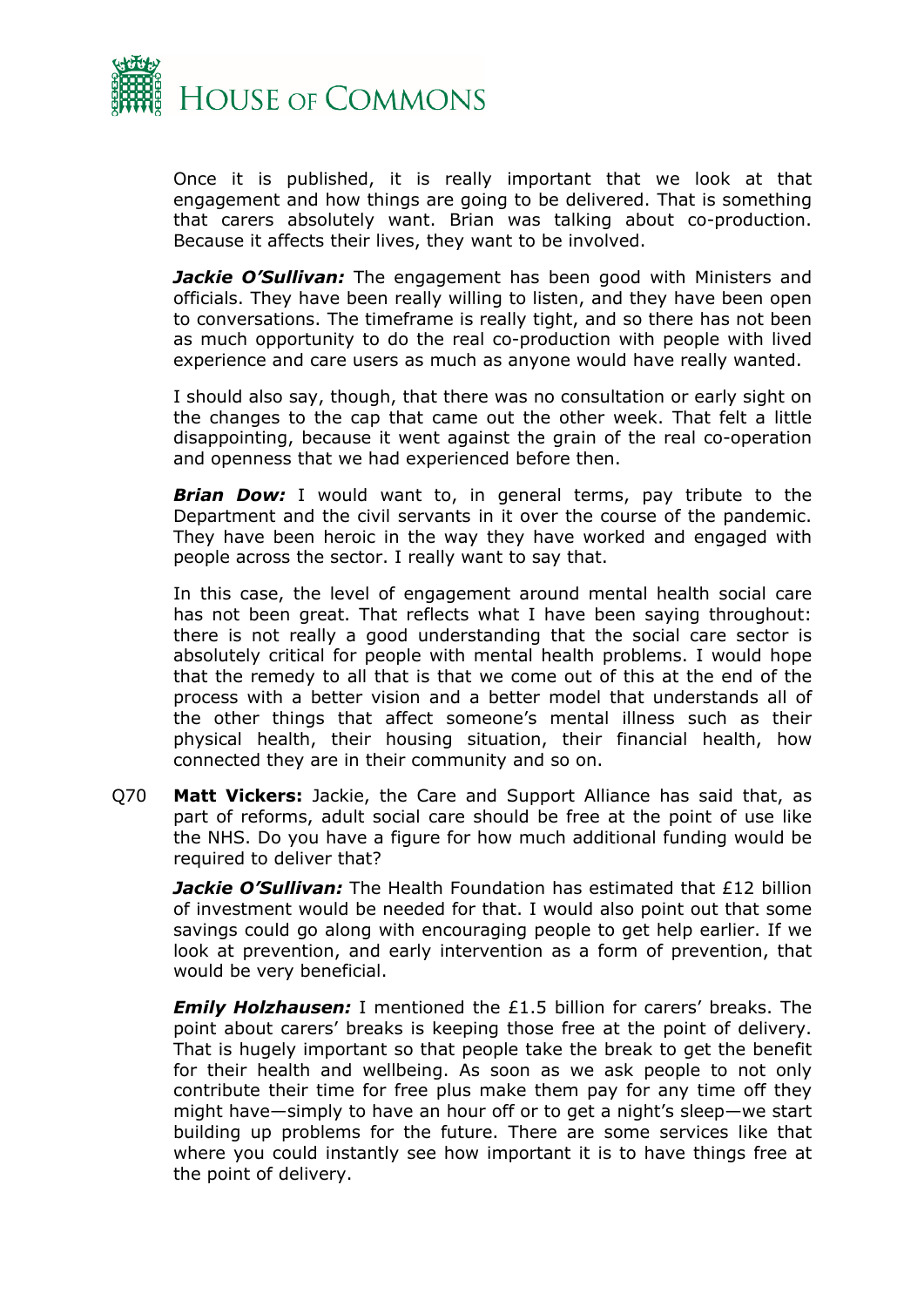

Q71 **Mary Robinson:** Earlier this year, we had a White Paper on the integration of health and social care. During our previous sessions, we have heard from witnesses who have said there was no clarity on what "integration" means. In your view, what should "integration" mean and how should it work?

**Brian Dow:** To some extent, the Bill really codified what has been happening in some—I will use the word in inverted commas here, and I am sure you are familiar with it—"places" across England. Somerset is a very good example where we are working very closely with the local health provider and the local authority to try to develop an open mental health service, which means that, regardless of how unwell you are and where you are coming into the system, you can access the care that you need, depending on your situation. As I say, it is fairly early in that process but both the spirit and the outcomes of it are looking incredibly positive.

The limiting factor though, if we are realistic, is the fact that you have a huge imbalance in terms of both the legal responsibilities and the funding across those two different partners. Ultimately, integration means, yes, the health system and the local authority, but also the voluntary sector and businesses working in a genuine partnership with people, coproducing what it is they need in their area so that, whatever their circumstances are, they are able to access that support seamlessly.

Q72 **Mary Robinson:** Do you see challenges there? Funding pools are different between the NHS and local authorities. How would that work?

*Brian Dow:* People have talked about pooled budgets but, to some extent, that is a bit of a red herring. If you have a huge imbalance in terms of where the need is coming from, by definition you are going to find it very difficult to meet that need. It is much more about the spirit of recognising that all people in a local landscape can provide the support that people with severe mental illness actually need, and building that in in a way that is not about people jumping through referral hoops. Part of the problem, if you have a severe mental illness, is that you may not have the confidence, the capacity or the capability to navigate your way around the system. One of the things we are trying to pilot is a navigator system that supports people to get to where they need to go seamlessly rather than asking them to keep finding their way round.

Q73 **Mary Robinson:** Emily, what would an integrated system look like from your point of view?

**Emily Holzhausen:** If we ask carers, they know exactly what it looks like. They are quite often the connectors between all the different services. I spoke to one man who was caring for his wife with MS. He did a spider diagram of 32 different professionals across health, social care and housing. It was an enormous number of people that he needed to knit up and co-ordinate while also trying to juggle work and care, and having school-age children. It was an enormous struggle.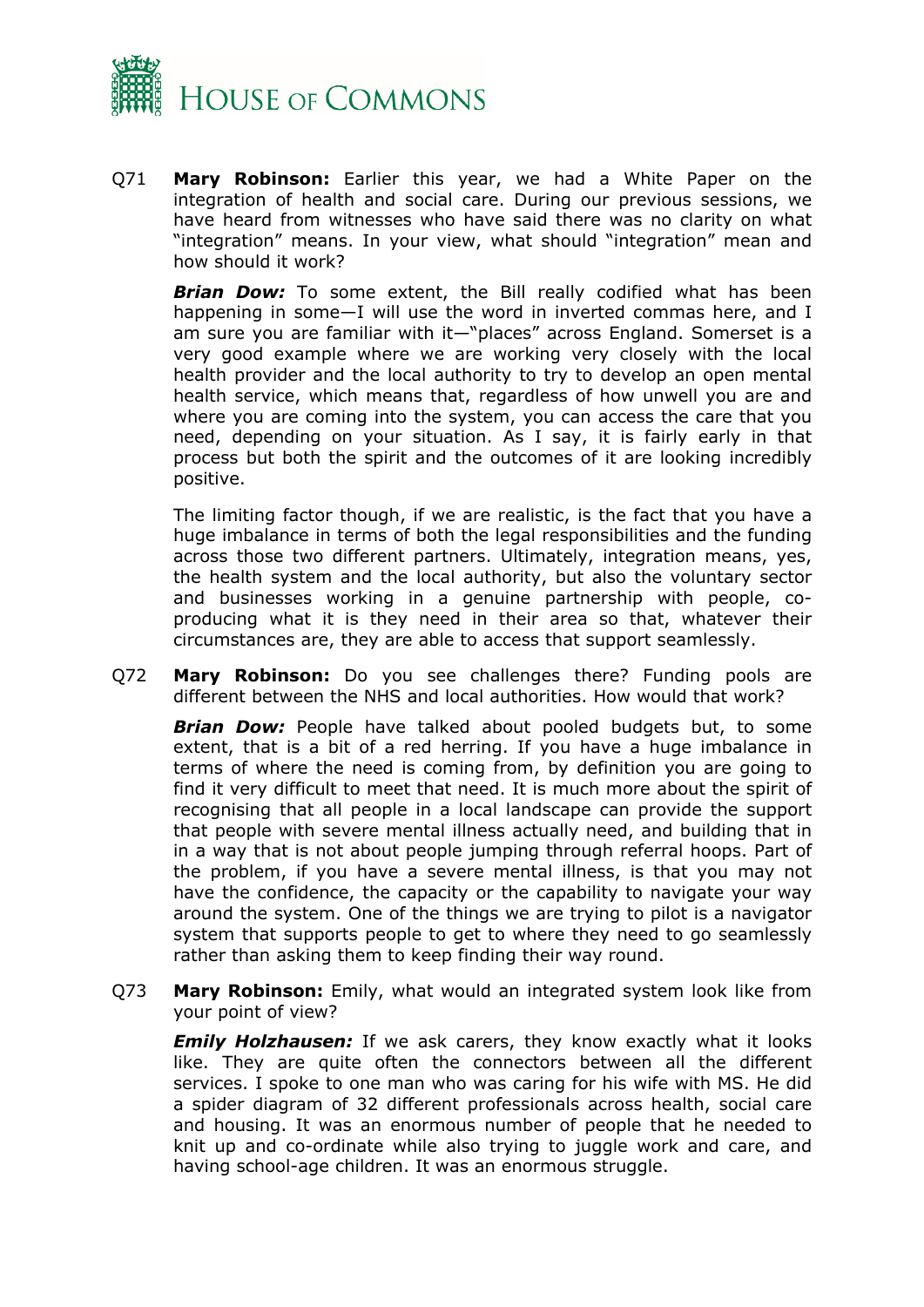

From the point of view of integration, for the carers, it is the way that health services work with each other as much as it is with how they work and communicate with local authorities. We need smoother journeys across all of these interactions. That is where it is absolutely critical to identify carers. On the social services side, we have legislation that recognises carers equally as partners in care, who have equal rights, whereas, in health, they are not systematically identified or recognised, and there are no duties towards carers in relation to their own health and wellbeing apart from being an ordinary human being. This is a problem when we come to integration. The White Paper that you mentioned earlier did not mention unpaid carers at all, even though it was across health and social care.

One of the things that we are recommending and that we would like to see is the Health and Care Bill include a duty to have regard to carers and to promote their health and wellbeing, as well as to establish some sort of common baseline—not exactly the same because local authorities have much more beefed-up responsibilities for carers, as you know—and common understanding that would thread through everything, top to bottom, in the NHS.

Q74 **Mary Robinson:** Jackie, from your point of view, with the Bill and integration, how would it look? In particular, you have 70 members in your alliance. What is their feeling?

**Jackie O'Sullivan:** We would really welcome a focus on outcomes for individuals, and set that very much in the context of wellbeing. There is a huge risk, which Brian mentioned, about parity of esteem between health and social care. It needs to be equal. We cannot refer to people as patients. It would be awful if this led to the medicalisation of social care.

In terms of the budget question, some sort of shared budget could be a very good idea, partly because sometimes that brings parity. Money is often power in these sorts of relationship. It could also lead to solving some of the issues we have around people with learning disabilities and autism who end up in assessment and treatment units, where we end up with this perverse financial incentive to keep them there. They would be much better served having community care in communities but that would come from a local authority budget, whereas they then end up in a much more expensive assessment and treatment unit but that comes from health funding. That is part of the challenge: trying to find solutions for them. It is definitely worth exploring the shared budget ideas but the main thing is a shared framework of outcomes for individuals.

Q75 **Mary Robinson:** Brian, in written evidence, Rethink Mental Illness said, "The NHS funding taps are on but the plug is missing". What did you mean by that?

*Brian Dow:* There is a huge disconnect there. At the beginning of the year, the additional money, £1 billion a year, started flowing into the community mental health transformation programme. That is incredibly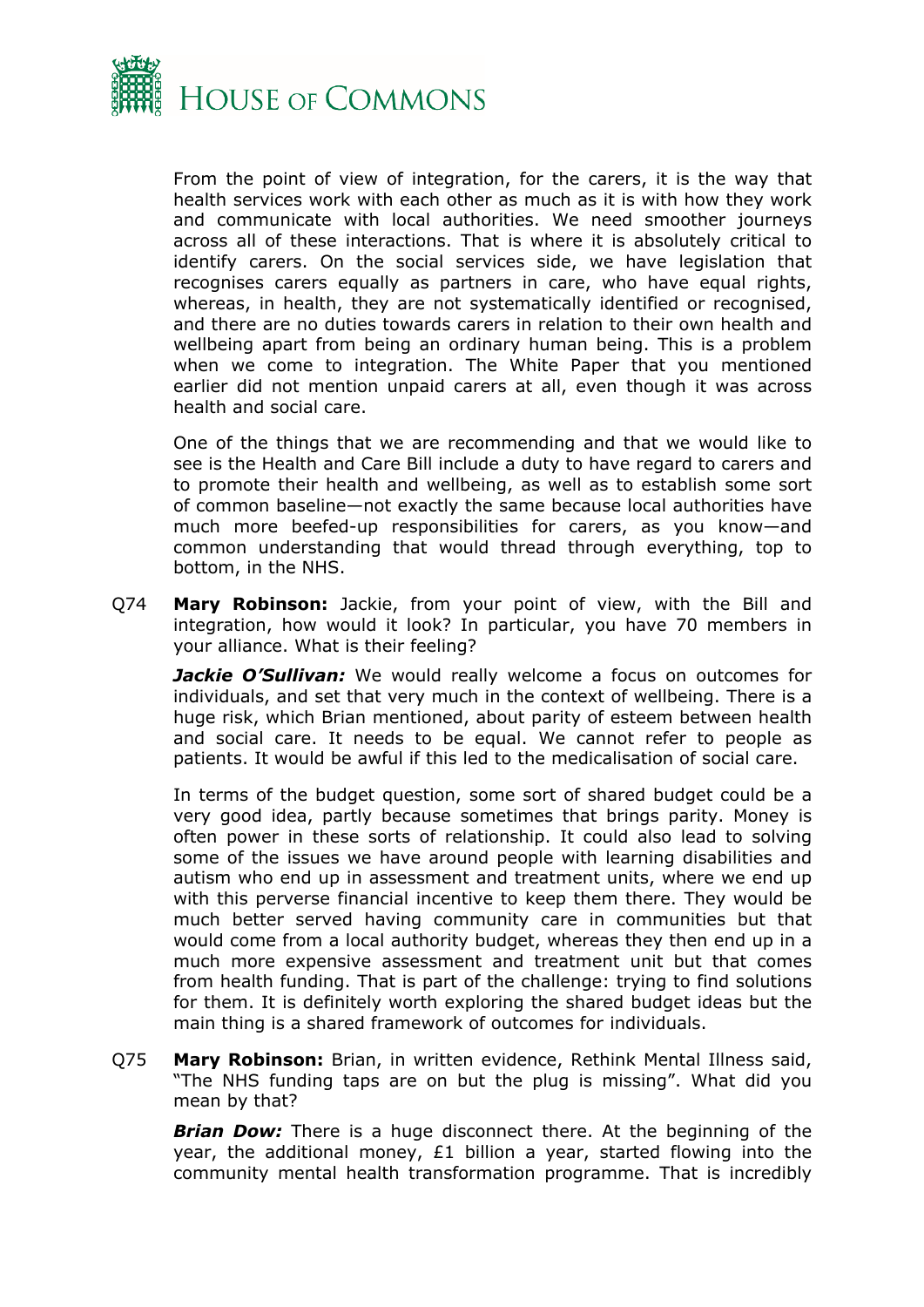

welcome because that is trying to deliver the kind of care that I set out a moment ago. Back in March, the National Audit Office found that 94% of local authorities were planning some cutbacks to services. Given everything that we have talked about, it demonstrates that there is additional money going into one part of the system whereas the spend is required somewhere else.

I can give a very live example of that to the Committee. The Crisp commission recently assessed that 39% of delayed discharges from secure care were due to a lack of appropriate housing in social care. Why is that a problem? The cost is about £130,000 a year for somebody to be in secure care. We did some analysis; it is not perfect, so I would not want to over-egg this particular pudding, but just four of our accommodation services provide that sort of step-down support to people, funded by social care, and we reckon that we have saved the NHS hundreds of thousands—possibly as much as £750,000. That is a really good example of the fact that money is being spent in one place but, unless there are the funds to meet the need somewhere else, people get stuck in expensive care. That is not good for them, the system or the families. We need to get that balance right. Put the plug in and fill the bath up so that people get a nice, warm bath.

Q76 **Mary Robinson:** Is that a conversation that you foresee would be had under a properly integrated system?

**Brian Dow:** Yes. In those place that we work in very closely, that is beginning to happen. You are getting all the players together who have a genuine voice at the table, able to identify what is going wrong across those different areas of health and social care.

Q77 **Mary Robinson:** Just more widely with regard to where a person may have two or more conditions, the Papworth Trust suggested that problems arise in those cases "when health and social care are funded from different budgets and are not strategically linked". Should there be one joint budget for health and social care at a national or local level? Is it national, local or both?

**Brian Dow:** In a different ICS or local authority, the need is greatly differently. So long as the total pot is there to meet the need, then that is absolutely fine. As both Jackie and Emily said, it is certainly an aspiration to work towards. To some extent, the issue has been that the two different parts of the system have totally different responsibilities and work in very different fashions. Again, in the case of mental illness, it is only relatively recently that we have started getting even the prevalence data in a local area that would be able to provide the benchmark for any kind of social care or health provider to meet the need that exists. It depends on having a good understanding of your local community. That is certainly an aspiration to work to, as long as that total pot meets that need.

Q78 **Mary Robinson:** Steve Scown, CEO of Dimensions UK, which supports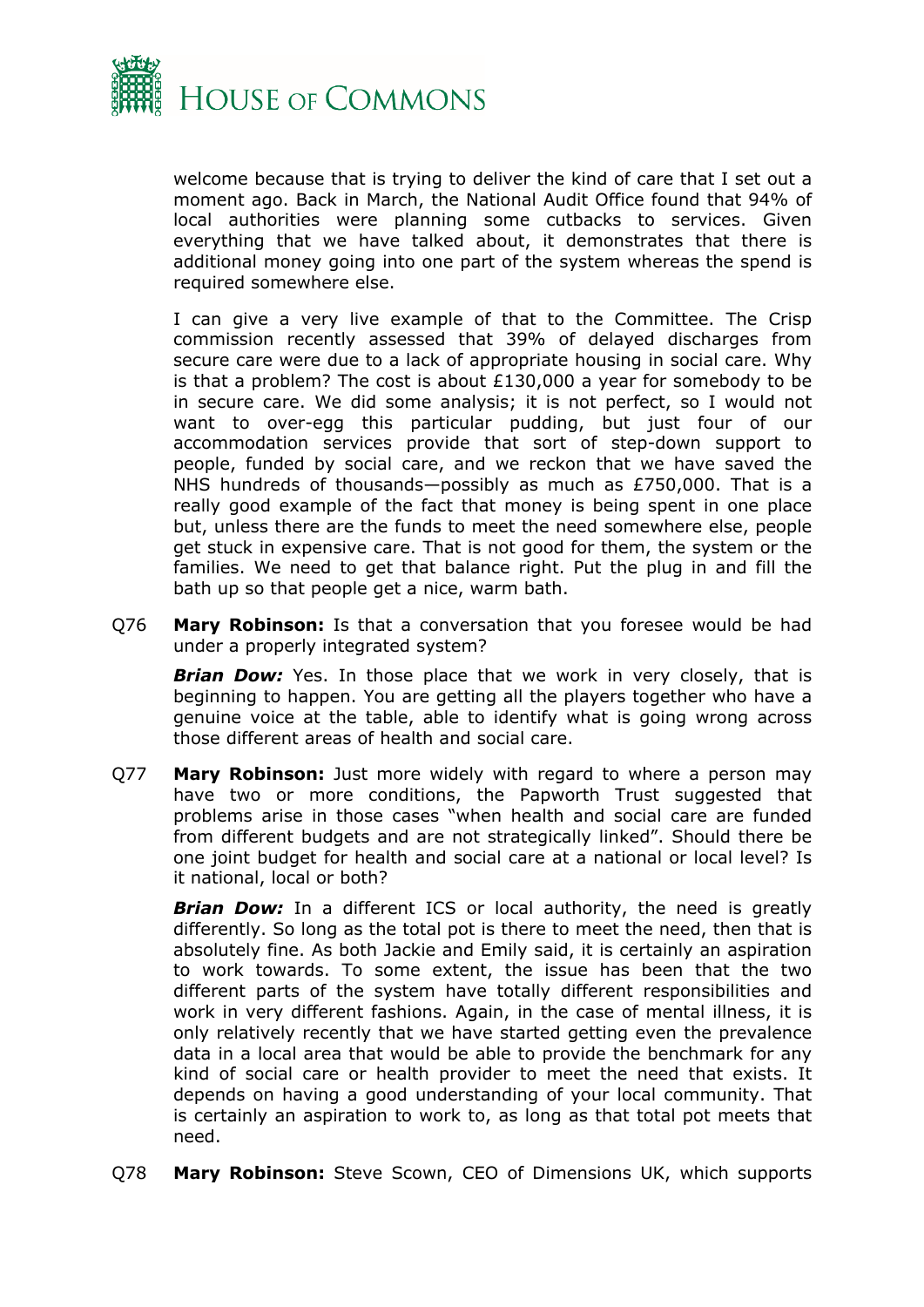

people with learning disabilities, told us, "Services for working-age adults, people with learning disabilities, are not on that integration agenda at all". Do you agree and, if so, what can be done to change that?

*Jackie O'Sullivan:* I would not say they are entirely missing but they could be a lot stronger. The starting point would be a greater engagement with people with lived experienced. Working-age disabled adults should explicitly be part of the integrated care system's priorities. The NHS long-term plan said that we should have a named individual for learning disabilities and autism, and that they should be part of the system. We would actually like to see them as part of the board to give that greater emphasis and priority, putting them at the heart of decisionmaking.

*Emily Holzhausen:* I agree with my colleagues, particularly Jackie, about getting that voice integrated. I am sure Brian would agree too. I am very pleased to see that some integrated care systems are starting to have a senior officer who champions carers. We have seen that in one or two areas where we have somebody with a specific responsibility for carers. That is not, by any means, in every single area. For us, that approach really helps across the system.

There are certainly some challenges around pooled budgets because the local authorities are not necessarily coterminous with ICSs. Where pooled budgets are possible and we have, as Jackie said, aligned outcomes and aligned assurance frameworks, we hopefully get closer to the same shared or understood strategic goals as well. That should come back to improving the health and wellbeing and the lives of all the people that we represent and who need care and support of all kinds, including healthcare.

*Brian Dow:* I absolutely agree. Fundamentally, we can talk about reform, integration, pooled budgets and so on but, unless we start with the basics and recognise that the people with a long-term mental illness have a disability—this does tend to get dominated, for obvious reasons, by people who are older—and recognise that need that exists in the system, we will not genuinely have social care reform.

Q79 **Chair:** None of you argue that the NHS should take over social care and run it as one system. You were all taking about sharing, collaboration and working together. Is that essentially the way that things should progress?

**Brian Dow:** I am not sure there is any appetite for any restructure there. Gradual collaboration, as Emily said, based on a shared understanding of what we are trying to achieve, driven by people who are experiencing, in the case of people I represent, mental ill health, is the solution, rather than doing a big structural reform.

*Emily Holzhausen:* No, because there is no requirement to identify carers in the NHS. They have very few rights and entitlements to their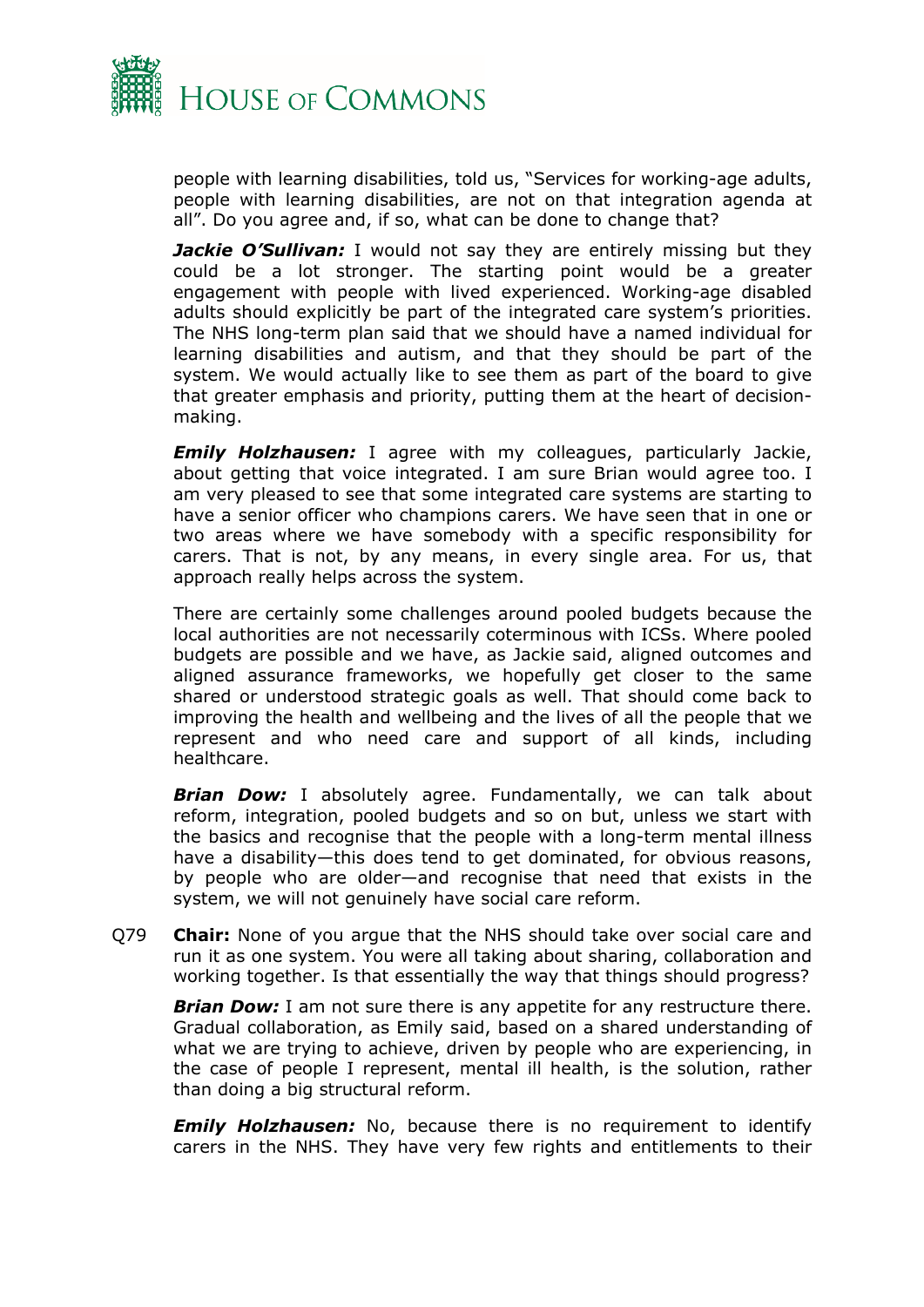

own support, so I would worry that the legislative structure is not there to then deliver the support that carers need.

*Jackie O'Sullivan:* No. We have talked a lot about how good social care can relieve some of the pressure on the NHS, but it is really important that social care exists. It is there for the quality of life for individuals, giving them the maximum comfort and independence at whatever stage of life they are at. It would be awful if this led to care being medicalised and people being treated rather than people being in control of their own lives and in control of their own care.

**Chair:** Thank you all very much indeed. Those were really clear answers right the way through indeed. That is very helpful to the Committee. Thank you all very much.

#### <span id="page-17-0"></span>Examination of witnesses

Witnesses: Fazilet Hadi, Ruthe Isden and James White.

Q80 **Chair:** We have three witnesses joining us now for our second panel. I will ask each of you to introduce yourselves.

*Fazilet Hadi:* Good afternoon, everyone. I am Fazilet Hadi. I am head of policy at Disability Rights UK.

*Ruthe Isden:* My name is Ruthe Isden. I am the head of health and social care at the charity Age UK.

*James White:* I am James White, head of public affairs and campaigns at the Alzheimer's Society.

**Chair:** Thank you all very much for joining us this afternoon. First of all, we will look at the recent Government announcements.

Q81 **Florence Eshalomi:** Good afternoon to you all. You will have heard some of the issues that we raised with the first panel, coming back to the big question about funding, and you will know about the recent announcement on social care funding with the £5.4 billion over three years. Of that, £3.6 billion will be for the new funding cap, which would be means-tested. We also have the additional £1.6 million for local government each year over the next few years in the spending review. Do you think this is going to cover all the services and, in particular, adult social care?

*James White:* The Alzheimer's Society welcomed the announcement of the health and social care levy. It is an important first step in the reform process, because there has been inaction for a very long time. However, we have some concerns about the inequitable allocation of the funding to social care, as well as the amount of funding that has been set aside in terms of workforce and the level at which the cap has been set. We are disappointed that there was not a specific announcement on social care funding in the spending review. As you said, in terms of the announced funding, some of it is ringfenced for areas outside in terms of the local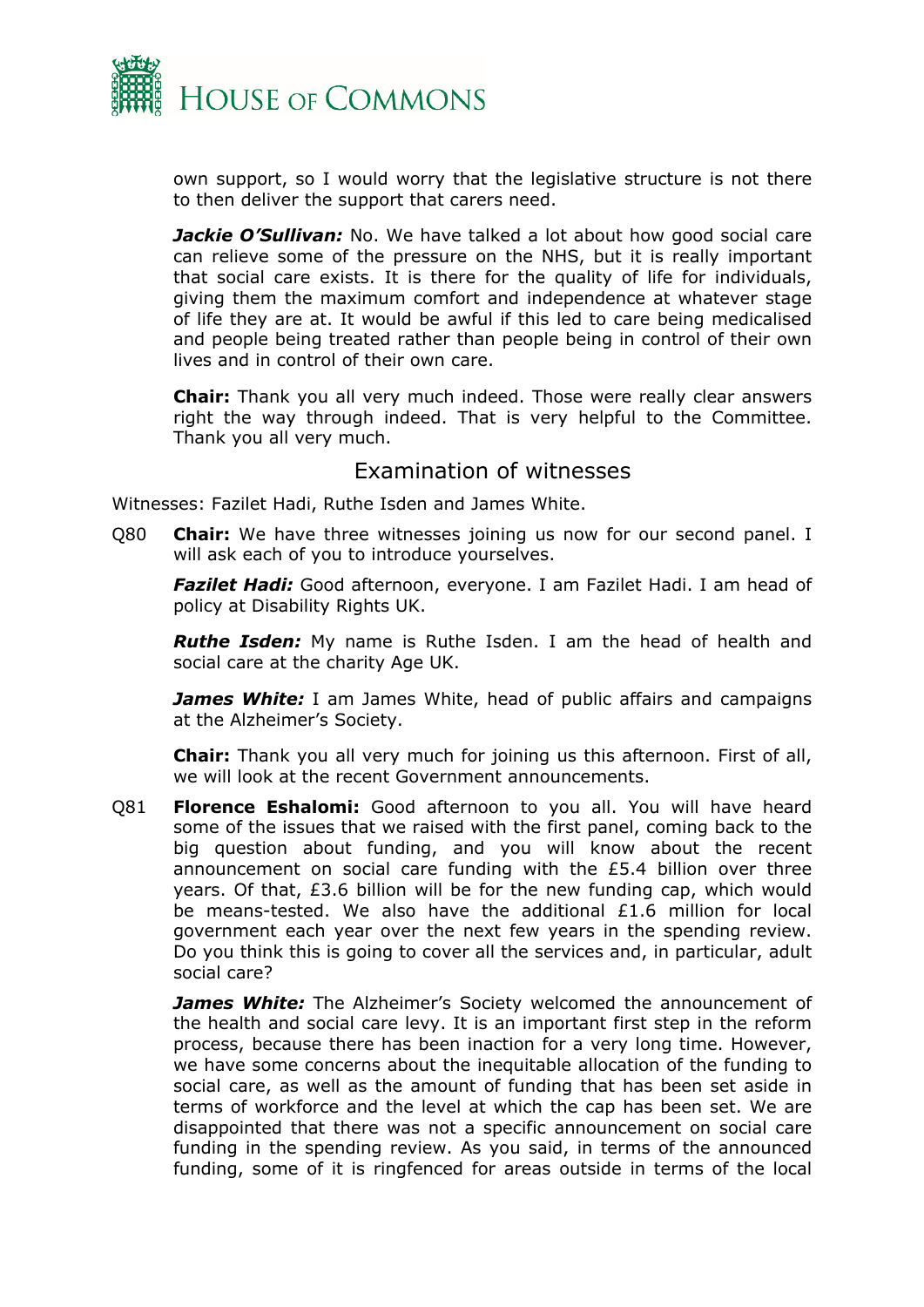

government settlement. In practical terms, there is about £1.5 billion per year left over to cover social care and the additional demand on all other council services. Effectively, we feel that there has been a real-terms cut in light of recent announcements. It was a guarded welcome back in September but we have concerns.

*Ruthe Isden:* We would agree. In terms of the additional money that has been announced, there has been analysis from the King's Fund suggesting that, once you have added it all together, you are looking at about a 1.8% increase in spending power on the part of local authorities, once you have taken into account some of the other responsibilities that they will be asked to take on as part of those reforms. In the face of the challenges of the social care system as it stands, that is really not going to be adequate to the task.

Looking at other estimates, the Health and Social Care Committee estimated last year that we really needed a £3.9 billion investment in social care, effectively to stand still. That is a broadly accepted figure amongst other commentators. The Health Foundation more recently suggested £3 billion this year, rising to about £4.8 billion by 2024-25. Again, that is to stand still, effectively, where we are.

If we want to look at improving the system and making some of the changes that we would all really love to see come through, to support the changes in the cap and the means test, and to support the ambitions of the White Paper, we are realistically looking at a £7 billion investment, rising to about £9 billion over that timeframe. Set in that context, we can see that what we are working with is really quite a small down payment on that.

**Fazilet Hadi:** The Government announcement was totally inadequate. Funding needs to be based on really clear values and a really clear strategy. Funding does not come first; funding follows your strategy. Social care is in utter crisis. The Association of Directors of Adult Social Services' latest survey report shows that, as Stephen Chandler said, everything on the dashboard is red. Those are real people's lives. This is disabled people, old and young, experiencing really unacceptable levels of service or no service.

We saw in the pandemic that services for disabled people and social care were initially treated as poor relatives of the NHS. As the months went by, some of us thought there was a glimmer of hope that the Government did believe in parity between the two services, with the NHS helping to fix people and manage conditions, and with social care helping us to lead our lives. If we start from the premise that they are different but equal services, we might go to a very different place in terms of funding.

Q82 **Florence Eshalomi:** Yes, I agree with you in terms of disabled people during the pandemic. I spoke in a Westminster Hall debate organised by Elliot Colburn MP on the impact of Covid-19 on disabled people. In terms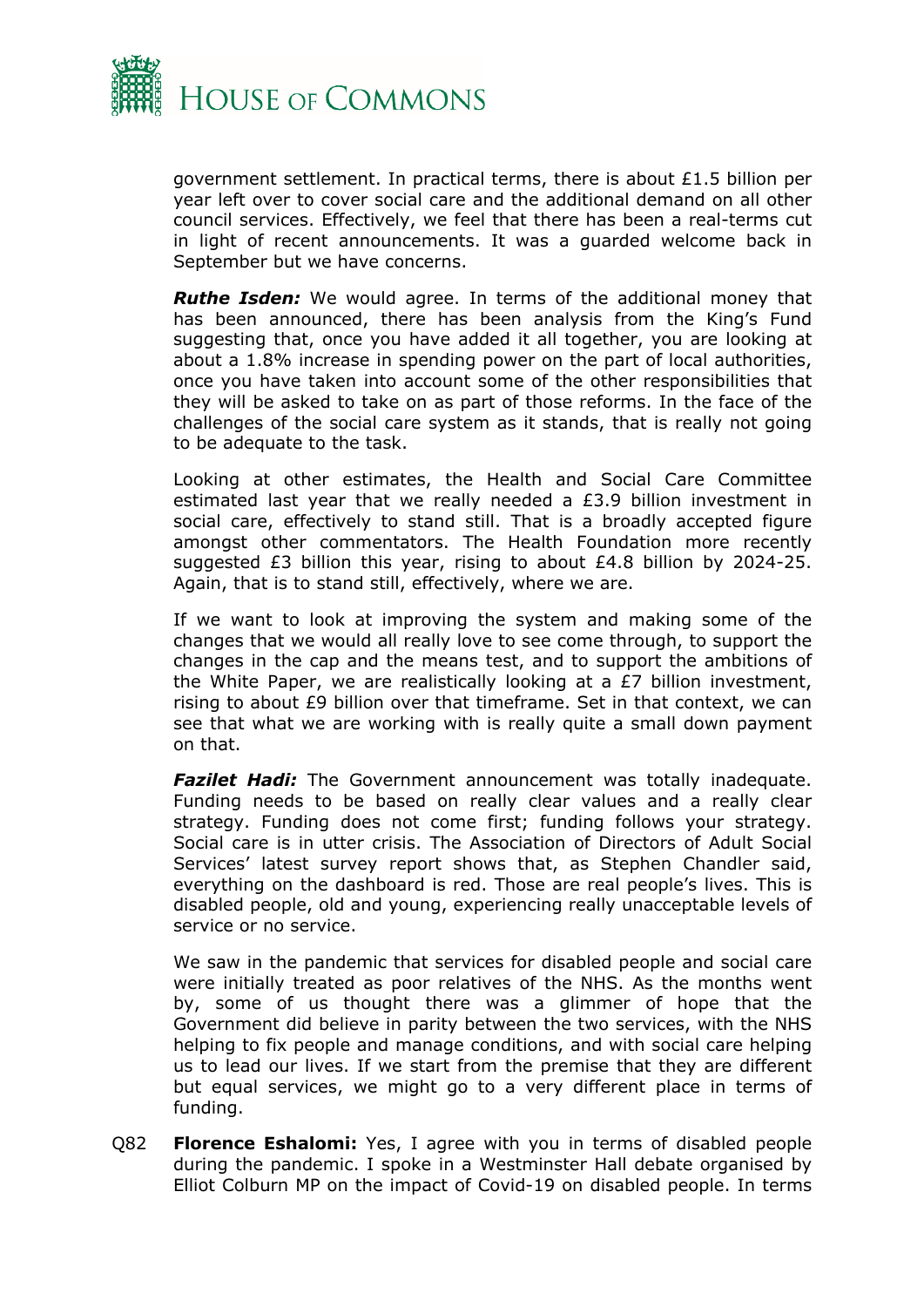

of funding, after three years we are going to see money from the health and social care levy being shared between the NHS and social care in a proportion that is going to be outlined and determined by the Treasury. Coming back to how that split will be, what should the Treasury take into account when making that decision?

*James White:* It is really important that they take into account the fact there are 770,000 people with dementia in England. That is a figure that is going to rise to about 1.4 million by 2040. We are going to have to contend with a really sharp rise. There is a lot of pressure on our social care system at the moment. That is only going to increase, as things stand. As Ruthe was saying, the  $E3.9$  billion that we talked about is just to stand still and maintain current standards. If you take that logic and follow it through, that would suggest that you really do need look at how that levy funding is going to be allocated to give social care the reform that it needs.

It is also really important that there is certainty. For too long, there has been a lack of clarity about what funding is coming through. In order to enable providers to plan effectively, there needs to be certainty about that settlement. Overall, if we are serious about social care reform in this country, we have to fund it appropriately.

*Ruthe Isden:* I would certainly agree with a lot of that. In the NHS, we are seeing this tremendous backlog emerging, and we all acknowledge that it is very important to deal with that. Going forward, we have to be incredibly mindful of the fact—it may be that we have to go back and look again at the levy itself and the total quantum of funding that it raises that there is also an incredibly large backlog developing in social care.

I have seen this myself. We have been tracking the impact of the pandemic on older people. It is coming up on two years now. It is fair to say that carers, older people and many other people are in a profoundly worse position than they would have been without the impact of the pandemic. We have seen people losing mobility, strength and balance. They are living in more pain, and more conditions have gone unaddressed. We have to be really realistic about where we are and what demand looks like as we come out of the pandemic compared with where we thought we might be at this stage.

As part of that context, we need to understand that and we need to have a very realistic picture of that. We need to set that against a very realistic picture of costs to the NHS. That is why I am not sure the right way to come at this conversation is to ask, "How much of the levy should go to social care and how much should go to the NHS?" We need to be looking at both of the services and what they need in order to address the demand as it emerges. We do not do ourselves any favour by robbing Peter to pay Paul.

We know the NHS has a tremendous challenge to deal with. These things are interdependent. It does not do social care any favours if the NHS is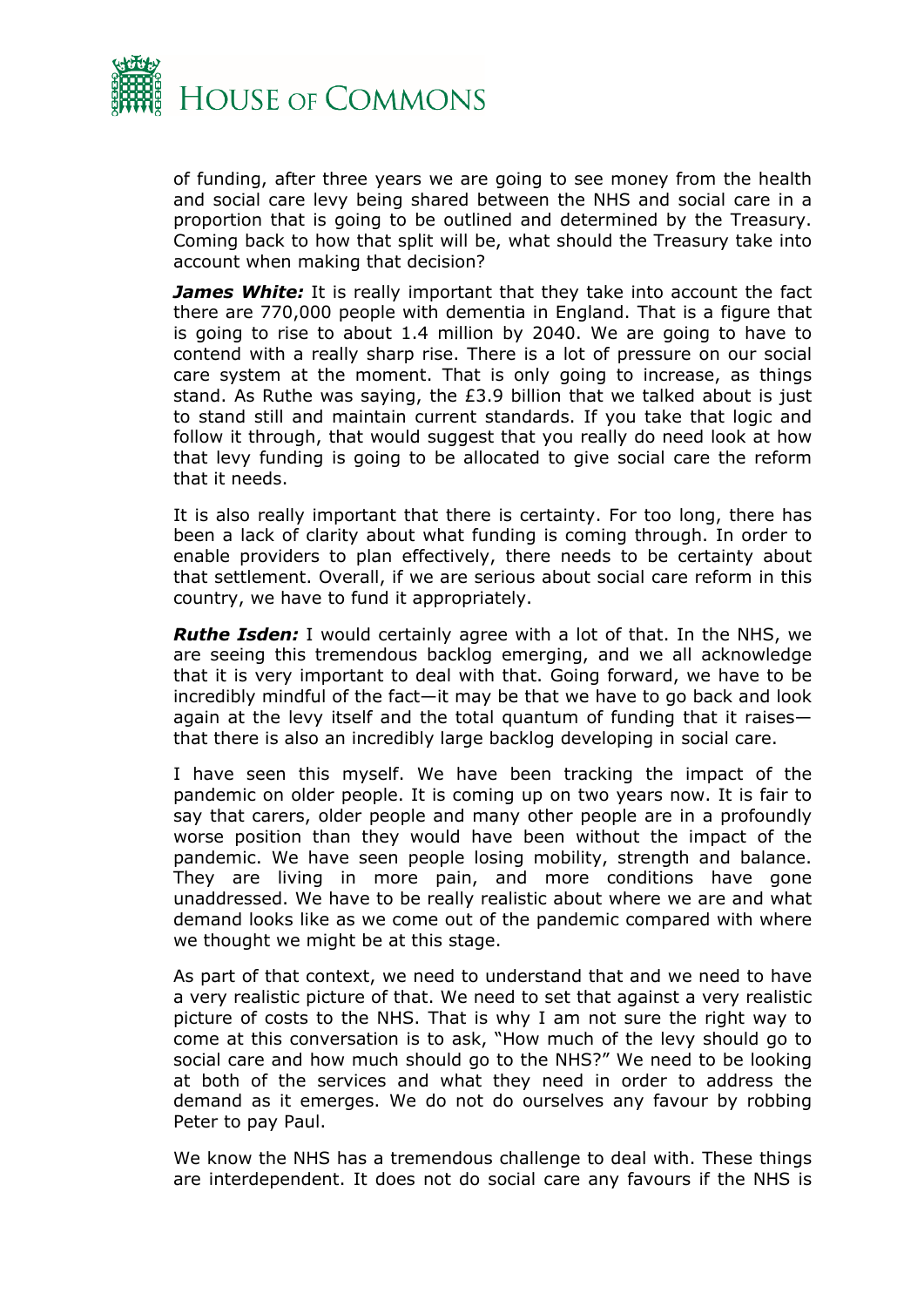

not able to work through the backlog. People are in pain; people's conditions are going untreated; and they are deteriorating while languishing on waiting lists. That drives social care demand. Equally, if there is a lack of social care—for example, if people cannot be discharged safely in the community or if they cannot stay well at home—that is going to drive NHS demand. We need to look at the quantum that is required across both services and think about how we fund that. If that means we need to look again at the quantum of funding required, that is what we need to do.

*Fazilet Hadi:* The Government need to make an announcement that social care will get the money it needs. If that is £12 billion, so be it. I do not know whether it should come from the levy, because that does seem to disproportionately affect people on low incomes, but that is another discussion point. Social care and health must have parity. Even in this Government announcement we see health getting the money straightaway and social care having it deferred until October 2023; we have social care being told what they will use it for, which is capping care costs. That takes up most of the money.

It does not feel completely honest and transparent. There must be parity. It is foolish for there not to be parity. As we starve social care, we are creating expense in health that does not need to be there. We are creating more acute need rather than coming in early to prevent need.

**Florence Eshalomi:** I agree with all of you, and I am really acutely aware of the NHS backlog. I have St Thomas' in my constituency, and I met with the chief exec on Thursday last week to talk about the backlog. Equally, I know the issues around social care.

Q83 **Ben Everitt:** Fazilet, this really follows on from the thread of your answer to Flo. The Government have made a series of commitments about how individuals will pay for their care. There is the cap on costs at £86,000; there is the upper capital limit of £100,000 and the lower capital limit of £20,000. Last week, we had the amendment to the legislation that said the cap only covers the costs that individuals pay themselves and not the costs that local authorities would pay towards that £86,000. What do you make of these reforms in terms of what is passed on to individuals?

*Fazilet Hadi:* The first thing I would ask is why I can go into hospital and get a hip replacement free at the point that I need it, but it is different if I need some support in my home to live with dementia or other conditions, learning disabilities, or because I have physical difficulties, whether I am young or old. Why are we a society that treats that differently?

Coming back to your question, both services should be free at the point of use. We should fund that through taxation. I cannot believe that we are a society that does not think that is the appropriate thing to do. I find that quite upsetting. If we look at the announcement, there is this £86,000 cap. Say I am a 30-year old needing support in my home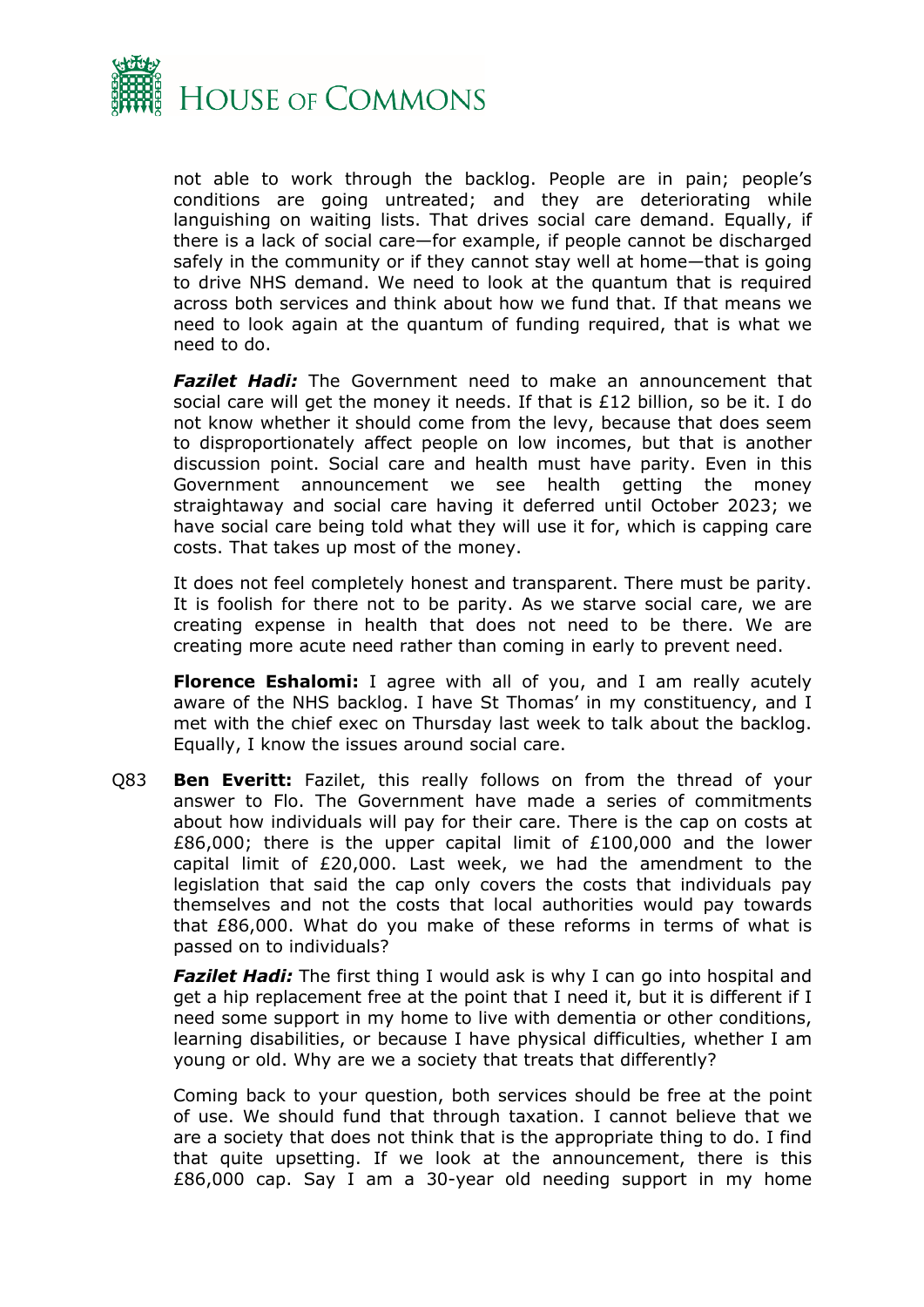

because of my disabilities. I am trying to life a life, perhaps mainly on benefits because of my conditions or perhaps with a little earned income. I am having to pay for my care costs up to £86,000. A colleague of mine tells me that that could take me 10 to 15 years to pay that £86,000. I have no chance of building up savings. I have no chance of leading a life—I have to pay these charges.

If I am older, there are well-rehearsed arguments in the press that the poorer I am, the more disadvantaged I am. I find the proposals completely unacceptable and inappropriate. If we are going to spend £5 billion on social care, surely we could come up with a better solution than that.

Q84 **Ben Everitt:** James, in written evidence, the Alzheimer's Society has suggested that it would endorse a cap and a floor, but it depends on where they are set. Are those settings of £100,000 and £20,000 something the Alzheimer's Society would endorse?

*James White:* That is right. Since submitting our written evidence, there has been something more substantive to talk about. To take your question in its entirety, there are elements to be welcomed. Broadly, we welcome the changes to the upper and lower capital limits. However, we do have concerns around the £86,000 cap. As was heavily publicised last week, not all of the costs that people incur will count towards that cap. On average, a person with dementia paid just under £100,000 for care over their lifetime. If not even all of that counts towards the £86,000, you can see why we have concerns around it.

In our view, there are other ways to do it. For example, if you were to take the original Dilnot proposals and adjust them for inflation, you could perhaps reduce the cap to something like £43,000. That would cost more. It would cost £4.5 billion more than the current system or about £3.6 billion more than the latest proposal, but you would also be protecting about twice as many people for that investment. As I say, there are some things to welcome, but we do have some serious concerns around £86,000.

*Ruthe Isden:* Like the Alzheimer's Society, we have welcomed the principle of implementing a cap and a fully means-tested system. It is not by any means a panacea. It will not deal with all of the problems and challenges that we have discussed in the social care system, but it starts to go towards dealing with one that we know is very real for people, which is the threat of catastrophic costs.

As it was originally proposed, there was a lower level set on the cap, which is certainly to be welcomed. There was also greater fairness in the way in which it was foreseen that the cap would be distributed across your life. For people who were in the current health and social care system, some of the historic contributions of people who have already been living in a care home for a significant period would be taken into account at the point at which it was implemented.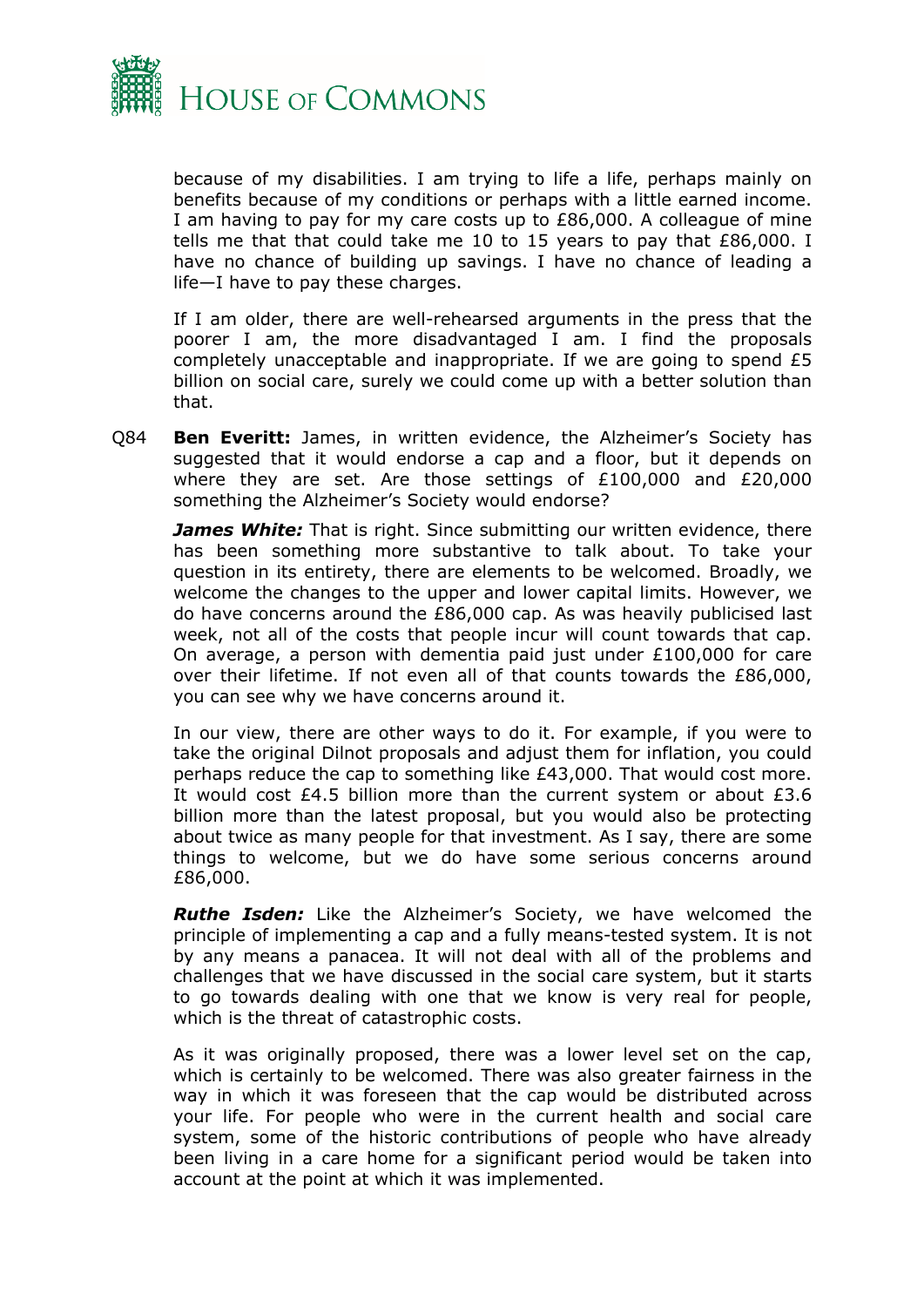

I would have to agree with colleagues that the changes that were proposed last week significantly watered down the benefits of the proposed system, and in fact hugely so for people with more modest incomes and assets. That is particularly for people of working age and for people in receipt of domiciliary care services or home care services. Very few people have an income that is high enough that they are paying the full cost of those services out of their pocket. To not recognise the full cost of that package is significant disadvantaging anybody who is receiving care in their own home.

As we have talked about and as has been widely discussed over the last week, this really hits anybody with assets, but, generally, when we are talking about the social care system and leveraging assets, we are talking about older people going into residential care. Most older people do not have a lot of money in the bank. Overwhelmingly, what they have is a house. As we know, house prices are wildly different across the country. It really does hit older people of more modest means who have properties in cheaper parts of the country: the north-east, the north-west or Yorkshire and the Humber for example.

We are now almost regressing to the position that we were in under the current system, which is that they are going to lose a lot of everything compared to people for whom this change will not make a lot of difference, because they are probably never going to exhaust their assets down to the level of the means test anyway. It introduces a very significant level of unfairness into the system, which was not the original intention or design.

Q85 **Ben Everitt:** Indeed, and the more complex we make it, the more risk there is.

*Ruthe Isden:* I would certainly agree with that. The cap already is rather fiendishly complicated. I do a good round in a PowerPoint presentation that takes people through it in some excruciating detail. It is complicated when you look at it from an individual level. We are introducing more complexity into that, which will make it much harder for people to understand where they stand. We are talking about extending the periods of time that people may be required to pay. Two people with similar care needs at a similar price point in the system but with very different assets could now expect to reach the cap at a very similar point in time, and they can see that. That is going to start varying quite significantly.

Q86 **Ben Everitt:** The Government would argue that some of the complications are there to make it fairer, such as the housing disregard, or the element in the calculation about whether there is a spouse in the house and whether that spouse or the care receiver is receiving domiciliary care. As we have just said, this does just add more complexity to it.

*Ruthe Isden:* It does.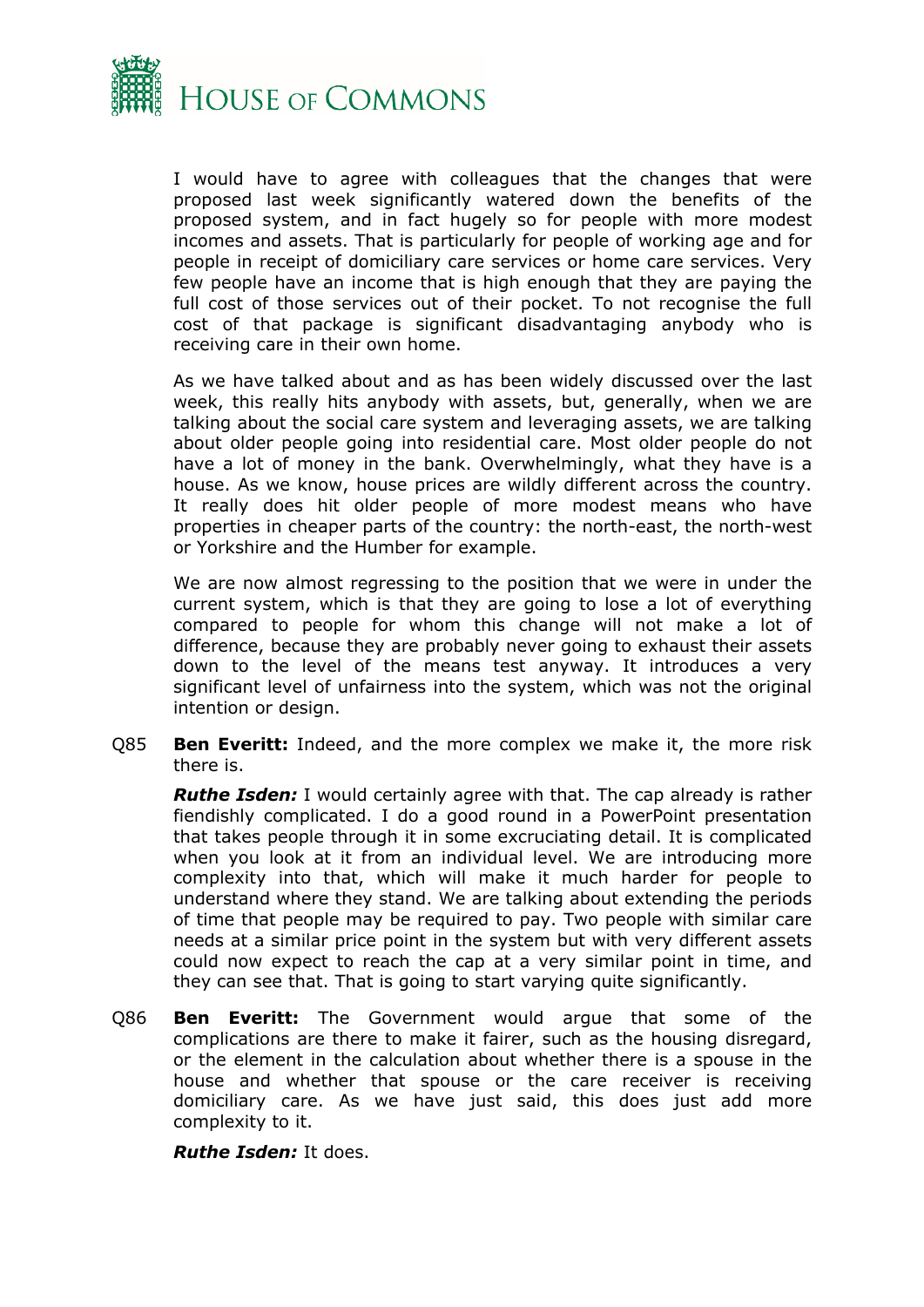![](_page_23_Picture_0.jpeg)

Q87 **Ben Everitt:** Might that ultimately impact on our ability to deliver this and the timescale on which we can deliver it? We are trying to deliver this in October 2023. Can we do it sooner? Is October 2023 unrealistic in and of itself?

*Ruthe Isden:* That is a difficult question. For some of this, we are not moving that far away. Properties are already disregarded for the most part, if the property asset is still in use by the individual or a spouse, partner, dependent child or relative, who has every right to be there. In that sense, to suggest that we are doing something that changes the way in which we protect that asset for people is a little bit disingenuous in that context.

In terms of the complexity of implementation, it is going to be a challenge for local authorities to get this up and running. The systems are quite challenging. Therefore, 2023 is probably the most realistic date. You could not pull that forward. In terms of the implementation of the cap, there are things that you could do sooner than that in order to try to create some benefit for people who are currently in the system. If we are honest, a lot of the people who are in the system today, particularly older people, are not going to be with us in 2023; they are not going to see the benefit of this.

We could look at pulling forward changes to the means test, improvements in income disregards or minimum income guarantees. We could certainly look at what we are doing to improve quality and access to the current system for people who are already in it. There is a lot that we could do to move things forward, as well as perhaps going back to look at that critical point about people who have already spent a substantial amount of money on their care by 2023. We know there will be older people living with dementia, for example, who will have already spent hundreds of thousands of pounds. What can we offer them at that point?

Q88 **Ben Everitt:** James, is there anything else to add from the perspective of people living with dementia?

*James White:* Just to build on the final point that Ruthe made, it is about 15% more expensive to deliver dementia care than standard care for older people. When you have that fact, it does seem strange to us. We flagged this at the time the levy was announced. What is happening for what people are paying between now and 2023? It does seem unfair that that is not being brought forward sooner.

*Fazilet Hadi:* Care charges for disabled people of working age have gone up hugely over the last two years as local authorities try to bridge the funding gap. There is a certain irony that the disabled people who need the support are now having to hand over their personal independence payment, their care component and some of their benefits to pay for that support. The thought of just waiting until 2023 to make the care system better does not seem to recognise the crisis that people are in.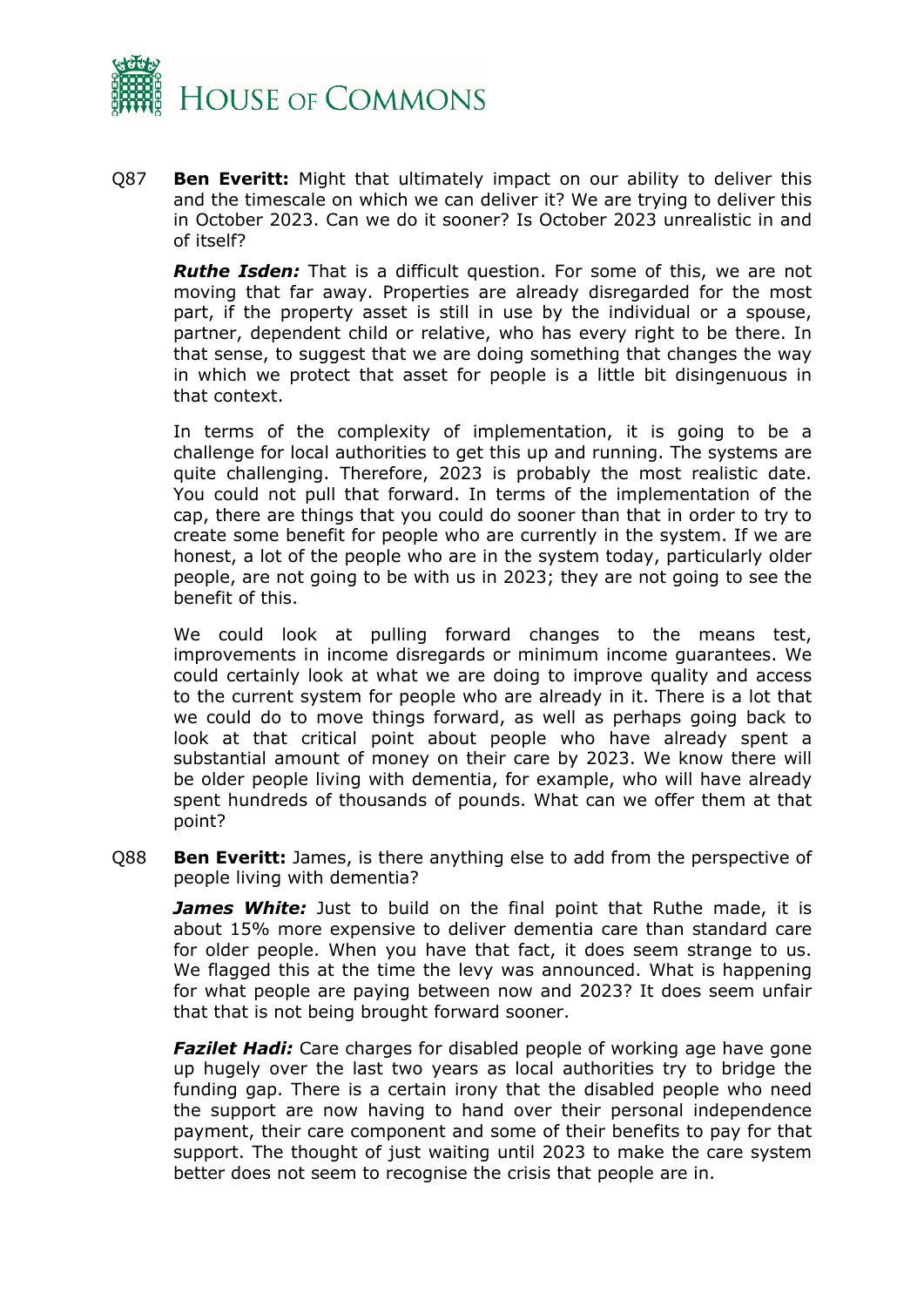![](_page_24_Picture_0.jpeg)

Q89 **Ben Everitt:** Of course, the Dilnot commission recommended that the cap should be set at zero for disabled working-age adults until the age of 45. Is that something you would be keen to see? I recognise that in your earlier answer you did say that it should be free at the point of delivery for everybody.

*Fazilet Hadi:* Free at the point of delivery is my gold standard, but, yes, I would like to see the Dilnot recommendations implemented.

Q90 **Ian Byrne:** As of 2020, Carers UK estimates that 13.6 million people were providing unpaid care during the pandemic. It is estimated that this unpaid care has saved the economy £132 billion a year. Many of these carers are older themselves. There are an estimated 2 million carers over the age of 65, of whom 417,000 are aged over 80. In 2018, a survey from Care UK said that 72% of carers experienced mental ill health as a result of their caring responsibilities. The figures now, amidst a pandemic, must be even more terrifying.

The Joseph Rowntree Foundation reports that poverty captures a quarter of carers, with women carers experiencing higher poverty rates than men. Do the Government recognise these numbers and the importance of unpaid care?

*Ruthe Isden:* We have a tremendously long way to go. That is partly for the reasons that were outlined in the previous session. As our colleague Emily from Carers UK said, one of the single most important things that we could do for informal carers is resolve the challenges in the formal care system.

Over the last decade or more, informal carers have been at the sharp end of three trends. The first is rising acuity. That is great news in lots of ways, because people can live a lot longer with much more complex conditions than they could ever have done in the past, but the social care system has not moved to recognise those facts. We are still operating a social care system that is centred on a much more historic understanding of the level of acuity that a person with social care needs might experience.

At the same time, we have seen a rapid reduction or a shrinking of the formal offer from the state. Eligibility thresholds have gone up. The amount of care that people do receive when they are in the care system is smaller; the budgets are smaller. Everything about that offer has shrunk.

As a result of some of those things, particularly that withdrawing of the state, we have seen major disruption in the wider social care market. Even people who are choosing to or required to purchase their own care or organise their own care in that market are now trying to do that in a much more disrupted and much less stable environment. You can see that in all sorts of contexts, not just domiciliary care and care home services, as we typically talk about, but also day centres and lunch clubs. There was a whole wraparound piece being sustained by that ecosystem,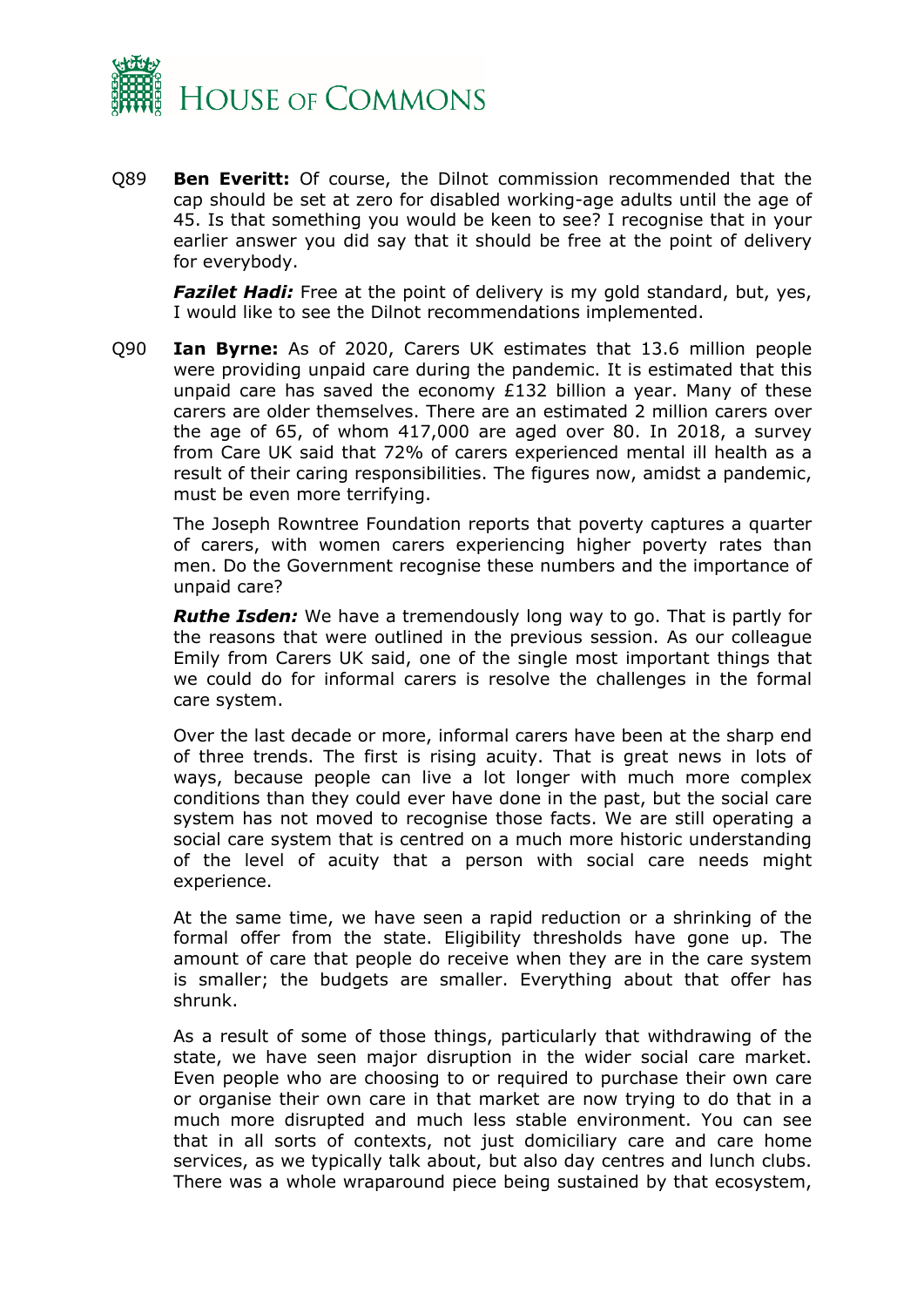![](_page_25_Picture_0.jpeg)

which was so important to people. A lot of that has disappeared. The pandemic has really accelerated these trends. The problem is that informal carers get stuck on the front line of that, because in a lot of these contexts they are the one person who has to continue absorbing more and more of the burden of the support requirements that somebody has. It is a really negative position for carers to be in.

It is also incredibly difficult for people receiving care. At Age UK, we estimate that there are about 1.6 million older people who have unmet social care needs. In most of those circumstances, they do get support, primarily from family and friends, but what family and friends can do is not simply enough. There are not enough hours in the day. People only have one pair of hands. As you alluded to, a lot of carers are often older people themselves, especially spousal carers. They have their own health conditions going on.

First and foremost, we need to get the balance right and shift the balance back so that what we are asking of informal carers is appropriate and sustainable, and ensures that they can continue meeting their own needs within that context. There is a whole other set of things that we could look at doing to support carers more directly. I agree with colleagues who have talked about the level of carer's allowance, for example, and the financial support to carers. Often people are giving up work. The amount of money that they are able to claim for that is incredibly small. It is a very, very low level.

We do not invest a lot in supporting carers directly. There are some things around respite. As I said, a lot of those more day-to-day respite services like lunch clubs and day centres have disappeared in lots of parts of the country. That does not help.

Coming off the back of the pandemic—this is an area we have done research on again and again; we are on the third wave of research now it is notable that the two areas where you see the greatest inequalities emerging in older age groups are people in lower socioeconomic groups, which is what we would expect to some extent, and carers. Carers talk about how they are living in more pain; they are more anxious, more depressed and more likely to report a breakdown in their own health and wellbeing.

To reflect on some of the comments from our most recent round, if I may, people are saying things like, "I have begged for help, but I cannot get it"; "Support locally is almost non-existent"; "Total failure"; "The system has died"; "There is nothing for me anymore". Those are the kinds of verbatim quotes that we are getting back, because people are knocking on doors for support, but it just is not there for them at the moment.

**Fazilet Hadi:** Why would we not, as a society, want to help people support their loved ones? As Ruthe said, we are not doing enough. Instead of thinking about rolling forward the models of care that we have,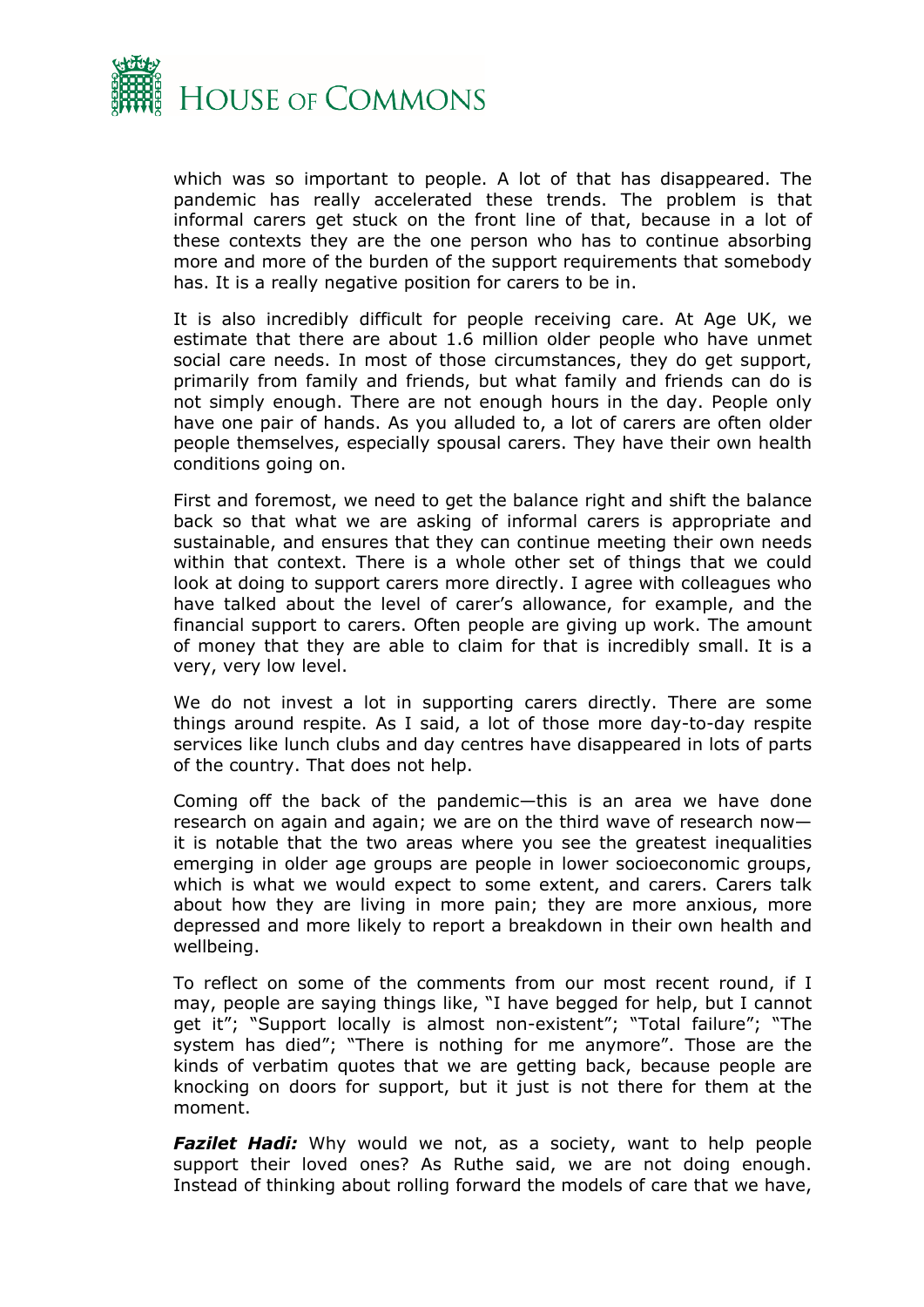![](_page_26_Picture_0.jpeg)

we should be thinking imaginatively about how we could help more people to become carers by providing the right respite, the right income support and the right flexible working. That should be a really creative way of helping people live in their own homes and with their own families as long as humanly possible. We need to think about different service models, whether that is about how we support the carers that we have, have the right incentives to encourage more people to support their loved ones, support people to live in their community for as long as they can in their own homes and support people to live in community settings where they need a bit of extra care support.

I do not know why there is a lack of imagination from Government in terms of how the money can be used differently. When we talk about injecting money into the system, we should not just say, "Let us inject it to do what we are doing now." We need to inject money in to do what disabled people and people who are supporting us want to be done. We could do with a bit more consulting with us about what is needed as opposed to consulting with service providers.

*James White:* The Alzheimer's Society is here for people affected by dementia. In the context of this question, there are around 700,000 informal carers working with people and helping people with dementia. They do an absolutely incredible job, but the pandemic, as in so many cases, has left people completely worn out. We hear stories about people feeling isolated and struggling to cope.

There are a couple of tangible things that we think would improve the situation. I would echo a lot of what has been said in this session and in the previous one, but we would like to see, for example, the Government requiring public health bodies to collect local health authority-level data on the number of assessments that are taking place. In terms of the language that is used around assessments, quite often we hear that people feel a sense of guilt about looking to access support. The terminology of assessment is quite disempowering. We could look at something there.

All reform simply has to recognise the absolutely incredible and vital role that informal carers play. That should be a cornerstone of any reform.

Q91 **Ian Byrne:** I will go to you now, Ruthe. In written evidence, Age UK called for a new deal for informal carers. You might have touched on a bit of it in your first answer, but what would Age UK want in that deal specifically?

*Ruthe Isden:* Over and above that question about sorting out the system more generally, we certainly support the work that Carers UK is doing in thinking about a new deal for carers. One of the first planks of that is thinking about better financial support for carers. As I touched on, carer's allowance is incredibly low. We are often talking about people who have given up their place in the workforce. It can be very difficult for them to go in; they have to reduce their hours. People are taking a very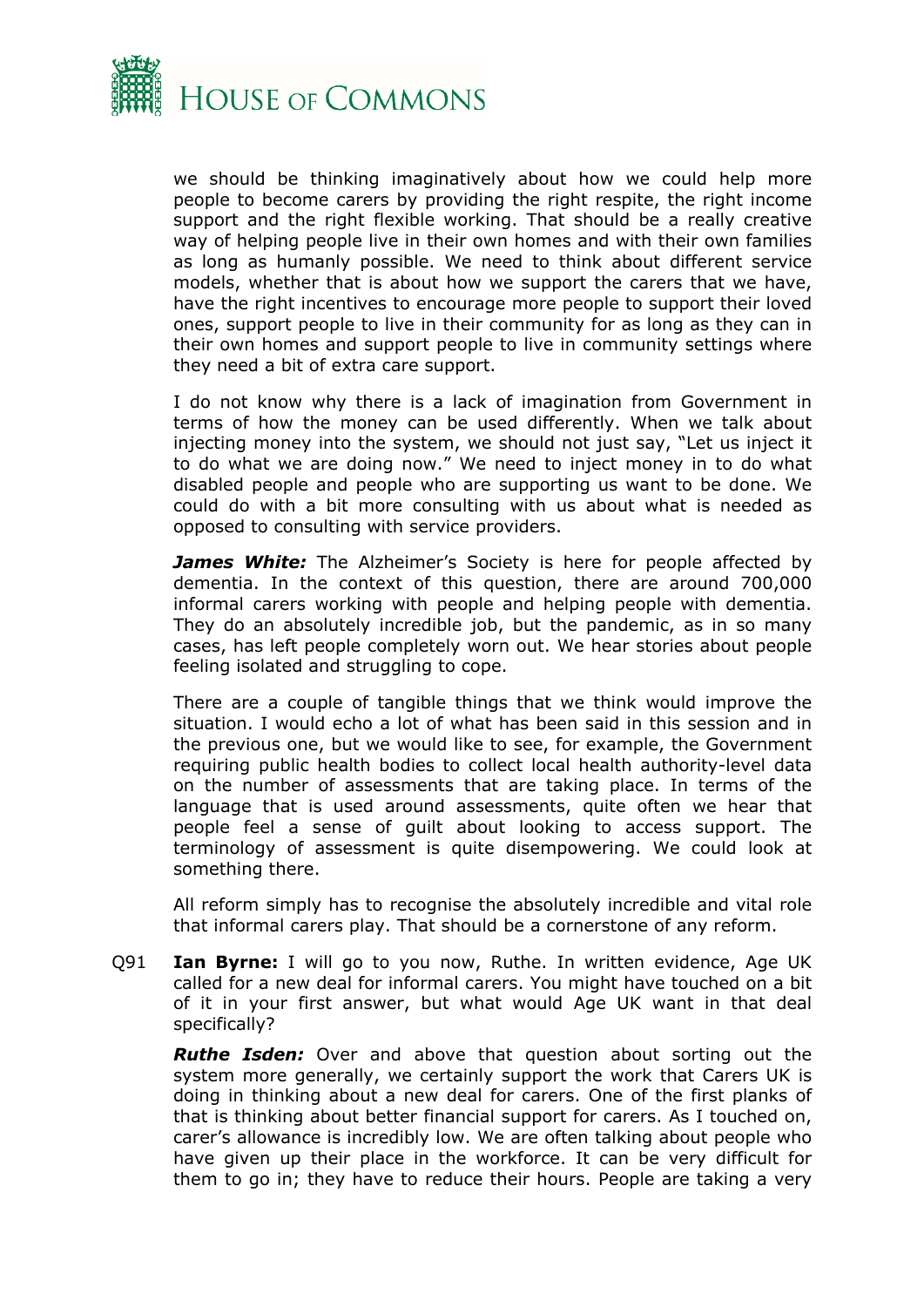![](_page_27_Picture_0.jpeg)

significant financial hit. That follows people long term as well. Mid-life carers are people who are coming into later life with lower pensions and all sorts of things on their own part. We need to recognise that.

We certainly need a significant investment in breaks and respite. Services that support carers to have some time back for themselves are incredibly important. As I mentioned, respite care has all but disappeared, as have a lot of those day services that provided some of that support as well.

#### Q92 **Ian Byrne:** That would be free at the point of use.

*Ruthe Isden:* In an ideal world, yes. We would certainly echo the sentiments that you have heard from others today in your evidence session. In an ideal world, the whole system would be free at the point of use, and we would deal with who pays what and the fair distribution of that at the front end through the taxation system.

That is not quite the world that we live in, as things stand, although it is where we would ideally like to be. The more you can do to encourage people to take up these services and not penalise them for using them, so much the better for supporting unpaid carers. You have to think about it as an investment in unpaid carers to carry on doing what they are doing.

The third area is in addition to work that Carers UK did last year. Coming back to those sentiments and the issues that I have seen through our own research about what has happened to people over the course of the pandemic, we need to ensure that carers and the people they care for are in no way disadvantaged in terms of Covid recovery. We need to think about them as part of that recovery piece. We need to think about ensuring that they do get access to health services. As I have said, we have seen a lot more carers reporting that they are in pain and that they are going untreated for particular medical conditions. When we are looking at ways of tackling the NHS backlog, for example through hub centres in urban localities, we need to be making sure that carers can get to those. Can they avail themselves of them or will they just get left behind at the bottom of the list, because they cannot travel or be flexible about how they use their time?

We need to think about how we prioritise the things that we might want to do across our communities in order to help people recover and the types of support services we might put back in place. For a lot of people, this is about getting leisure centres reopened again. Many people say, "One of the single best things you can do to help me recover and regain some of my health is to get swimming back on the agenda." People really value it. It is one of the ones that comes out top. How do we make things like that inclusive and accessible for carers? That is partly about thinking about them and their needs, but it is also about asking whether they can take the person for whom they care swimming, to an event or to a service. If it is not inclusive for the person for whom they care, it is not inclusive for them.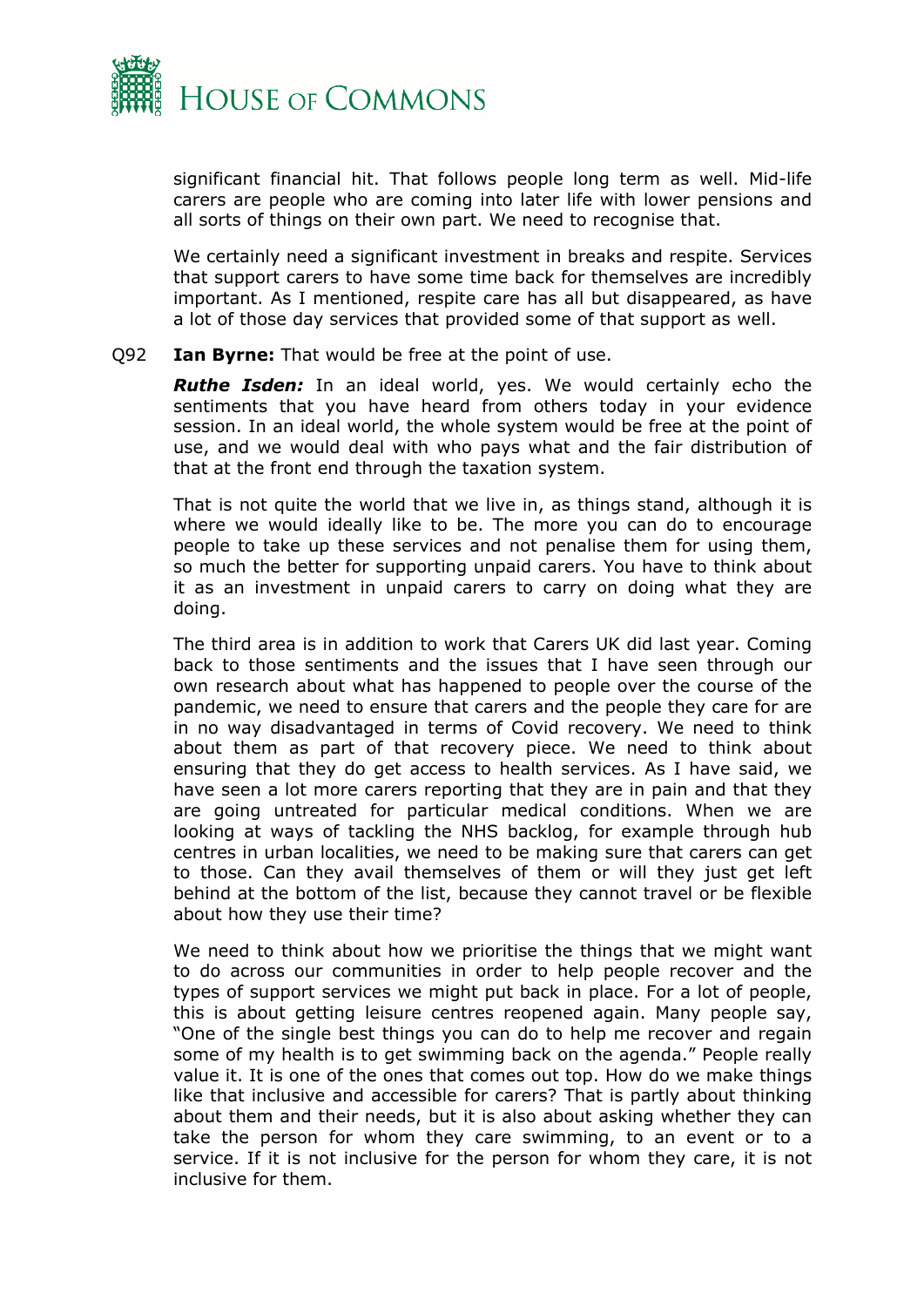![](_page_28_Picture_0.jpeg)

*Fazilet Hadi:* I agree with all of that. When we are thinking about carers, we also need to think about the disabled person they are caring for and whether they are getting the best support. It is not an either/or. You need happy and supported carers, but you also need stimulated disabled people who are connected with the community and with the activities they can still enjoy. We need to look at both. The state needs a role in making sure that—I do not even like to call it "informal caring"—care arrangement is the best it can be for both parties.

*James White:* From a dementia perspective, we hear that there is a lack of dementia-specific support services. That relates not just to people with dementia but to carers as well. That would be one tangible thing that we think would make a big difference. Again, we would echo an awful lot of what has been said.

Q93 **Ian Byrne:** I will stay with you now. In written evidence, the Alzheimer's Society stated that 53% of carers have had not a carers assessment. What are the consequences of this? Do local authorities have the funding resources to undertake the assessments?

*James White:* Yes, we did. It was interesting to hear in the previous session that people agree with those figures and that their own findings are even worse. For us, we think there are solutions. The Government should require public health bodies to collect local authority-level and health authority-level data on the number of carers assessments that are offered but also the numbers that are actually taken up. Within that, the actual nature of the caring responsibility should be recorded.

There is also something here about dementia being a progressive condition. That means those assessments need to take place on a regular basis. We would say at least annually. The condition that people's loved ones have can alter, as indeed can the ability of the care provider to provide that care. To what I was saying earlier: we need to make the language around assessments less intimidating.

We also hear of gaps between diagnosis and people being contacted. It is not unreasonable for councils to make contact within four weeks of somebody being diagnosed to start to begin that process. We feel that clear and ambitious targets would really start to move the dial.

Q94 **Ian Byrne:** I fully agree about the assessments and the terror they can bring. What would the Alzheimer's Society rather call them?

*James White:* That is a great question. We should ask carers themselves about the language that would work for them. I would not want to presume that. We do hear about the stigma around labelling yourself a carer. That would be one. Again, the Alzheimer's Society has a great panel of people who could play a role in starting to discuss potential ideas.

*Ruthe Isden:* I agree. I certainly agree that a lot of people do not recognise themselves as carers. A lot of people would say, "I am helping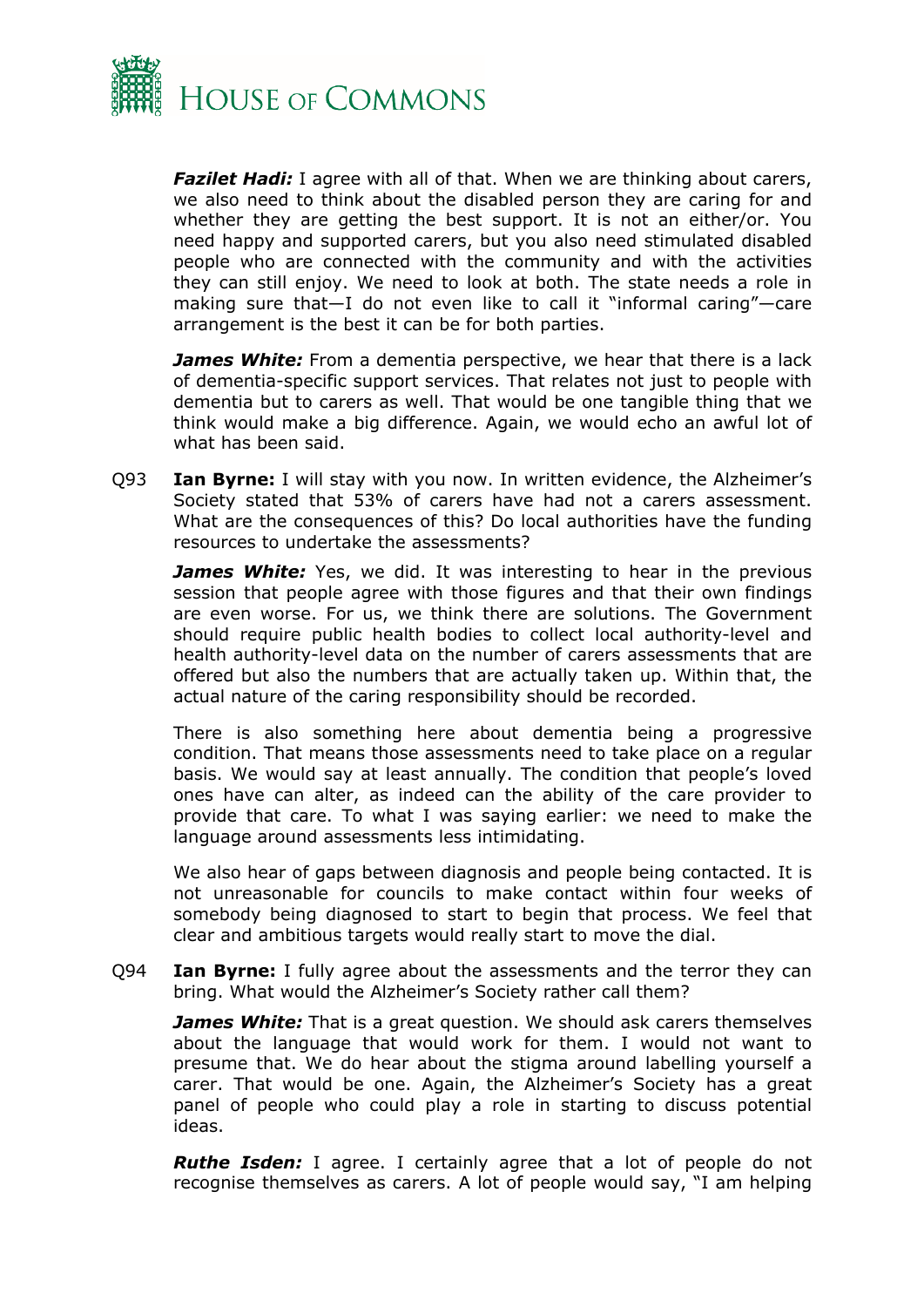![](_page_29_Picture_0.jpeg)

my husband"; "I help my wife. I am here; of course I am going to do it." We need to find more inclusive ways to bring them forward, to offer support and to make it not necessarily sound so formal. Particularly for people who have been or are going through the local authority assessment process on behalf of the person they care for, that can be quite a challenging experience. When you suggest that they should go through that all over again for themselves, people think, "No, I just do not have the energy for that". Making it more of a supportive and inclusive experience rather than a battle would help.

**Ian Byrne:** Yes, absolutely. We have heard figures about mental health. That is a good point.

*Fazilet Hadi:* I completely agree with that. Sometimes disabled people do not define themselves as disabled and sometimes carers do not define themselves as carers. We need to find a way of providing people with the right support to help them through the trickier times, not to institutionalise it, bureaucratise it or medicalise it. Yes, I quite like James's idea of asking the people affected.

Q95 **Florence Eshalomi:** I have a really quick question, being mindful of time. You have all touched on the fact that a number of people care and do not realise they are carers. I was a carer for my mum when I was younger. One thing we did not talk about was young carers who are caring for elderly residents—adults in the social care system. I spoke to a lot of young people during the lockdown who became carers overnight, having to administer complex medication or care for an elderly family member. What more needs to be done to help those carers and make sure they are part of this conversation in the adult social care world?

*Fazilet Hadi:* I cannot believe that any disabled adult wants to turn their child into a young carer. It points to inadequacies in the care system that they are essentially forced to. I do not believe it is a choice for everyone. Maybe it is for some people, but that choice should not have to be made. Children are children.

If we have come to the point, in a developed country—one of the richest in the world—where we expect children to care for adults, I do not find that acceptable. As a disabled person, that is not what most people want. Do not get me wrong. If I am in a family, I might need assistance; I might need an arm down the road; I might need some help with various things. That should be in addition to me receiving state support, not instead of.

*Ruthe Isden:* One of the things about the pandemic is that we need to accept that we are not where we were two years ago, and we are probably not where we thought we would be heading into 2022. One of the ways in which we are not is that an awful lot of people have found themselves carers overnight. That was in part because of the nature of the lockdown itself. People did not feel able, or were too afraid in lots of cases, to have people coming into the house. Lots of people stopped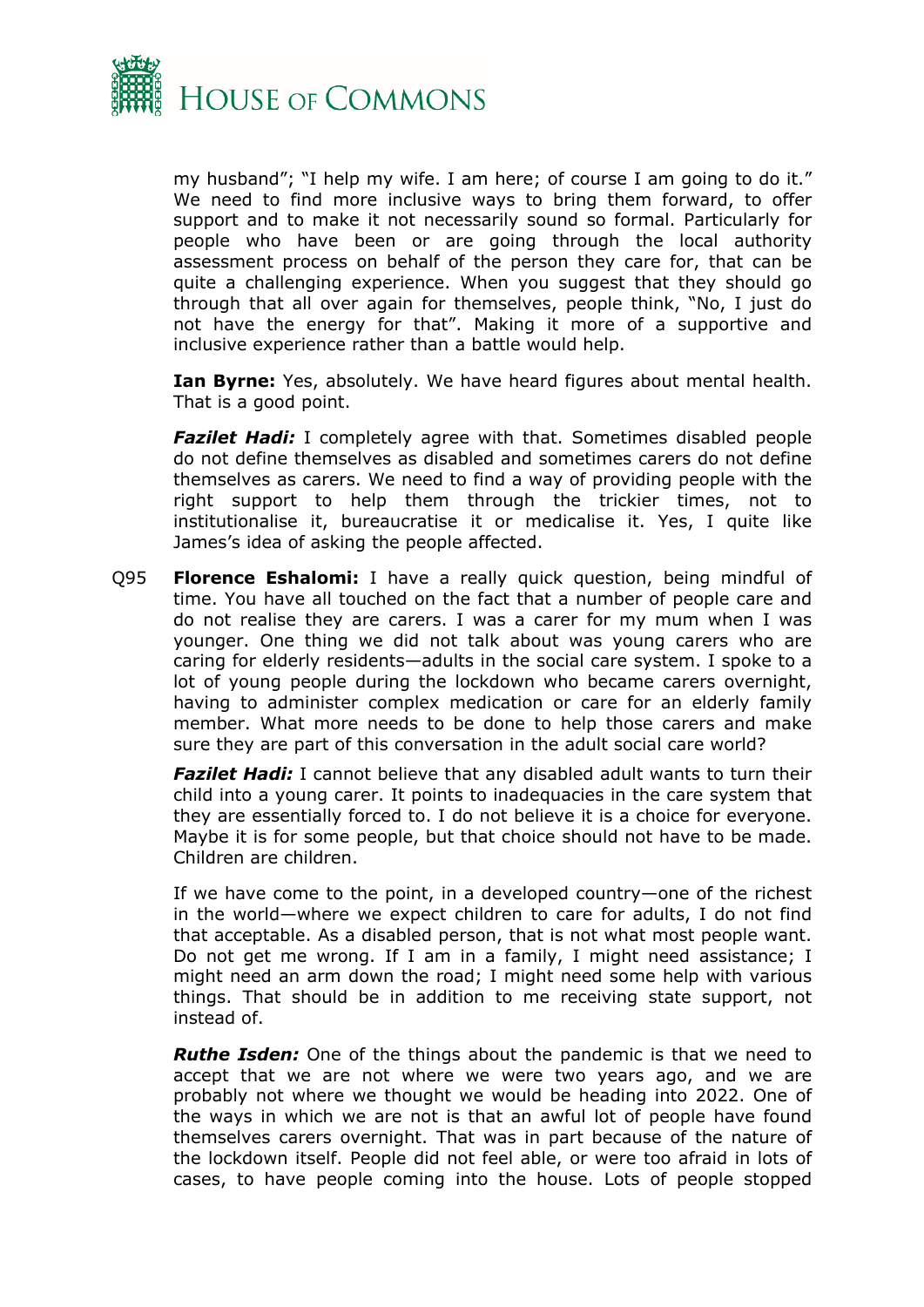![](_page_30_Picture_0.jpeg)

domiciliary care services. That was a decision taken by the families, because they felt the risks of having domiciliary care workers coming in and out were too great.

A lot of the more periphery support was stepped down as well. If the early weeks and months of the pandemic taught us anything, it is how incredibly important people's cleaners are as a source of support. It is essential for a lot of people. People felt unable to have cleaners coming into their house. We would not recognise it as formal care support, but it was a very, very important source of that support for a lot of people. Family support networks also really shrank down to the household. Previously, neighbours or family members who lived further away were able to come in and out, do things and support people. All of that disappeared as well. It fell away, because people were not clear on what they were allowance to do or what was safe to do. We need to recognise the impact for people of all ages, but particularly young people, where that has shrunk down to the household. We need to think about how we rebuild in order to make sure those support networks come back.

One of the things we are seeing is that we cannot assume that will happen. People are not just going to bounce back for all sorts of reasons. Being told that you are that vulnerable has had a profound effect on a lot of people's identities. They did not think of themselves as a vulnerable person, but they do now after we essentially told them to lock themselves in a cupboard for three months.

A lot of those informal support networks, the community-based support and all that informal stuff, has fallen away. The clubs are not restarting; the venues are not reopening. People have lost contact with neighbours, church groups or whatever it was that was sustaining them. The more that happens and the more we allow that to be eroded, the more pressure that puts on those very immediate household members of the family.

Q96 **Mohammad Yasin:** The Government intend to publish a White Paper to address the issues of choice, quality and accessibility in social care and the social care workforce. What are the top three policies that you would want to be included in this White Paper?

*Fazilet Hadi:* I would like the service models for social care and a long-term plan for social care to be co-produced with disabled people, both older disabled people and younger disabled people. We cannot carry on with people who do not have lived experience telling other people how to develop a care system. I would like to see that co-production.

I would like to see personalisation, which has not really been delivered. When I need a care plan, I want to have more determination over what is in that plan and for the plan to be not just about washing, dressing and bathing but about me living a life, connecting with my community, working or going swimming, if that is what I fancy. I would like to see the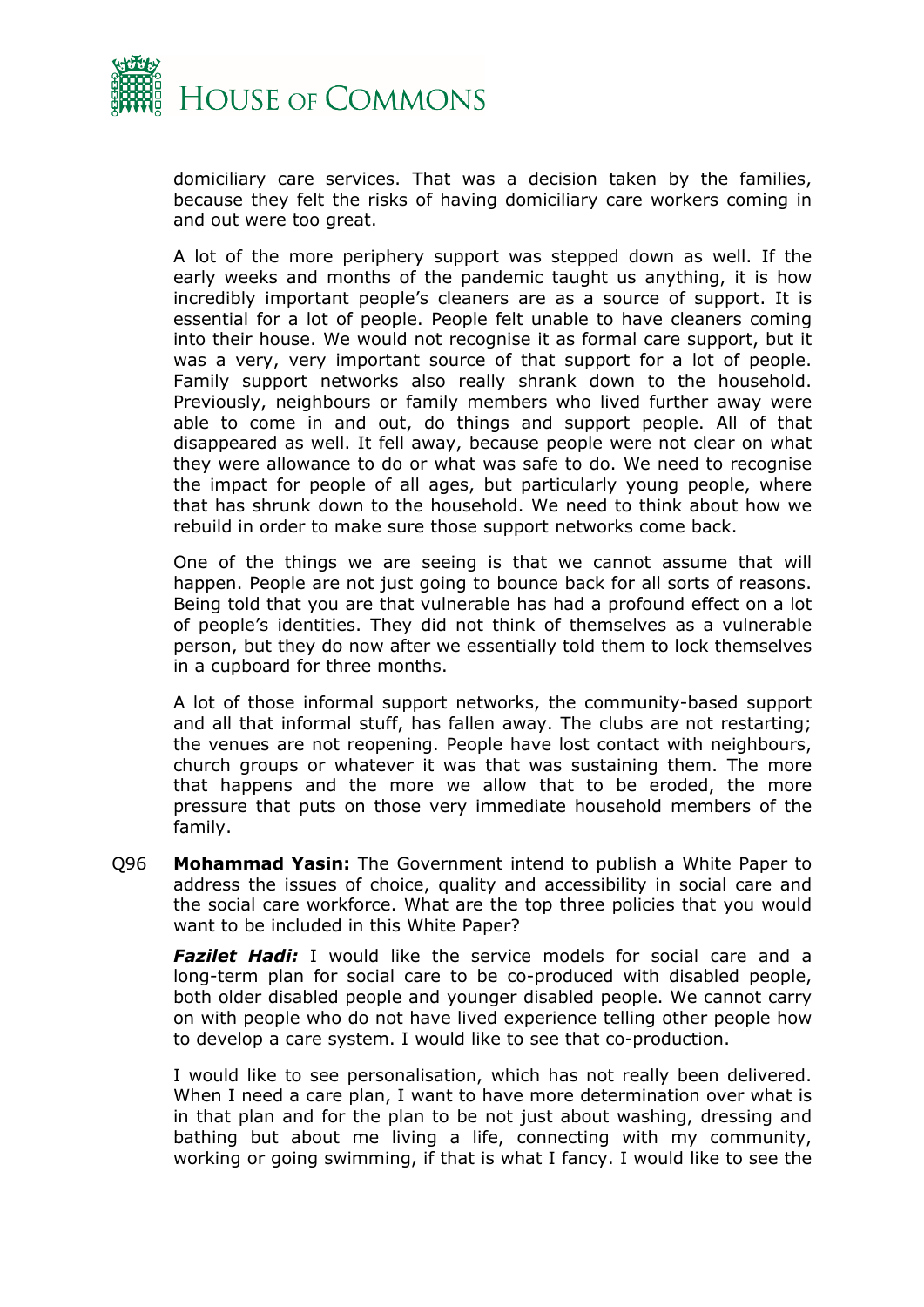![](_page_31_Picture_0.jpeg)

notion of social care be much more about supporting people to live a life, not about just keeping them fed and watered.

Thirdly, I would like to make sure that disabled people can play a full part in working across integrated care and have a role in the wider system so that we begin to sit at the table when decisions are made about priorities and tackling health inequalities.

Q97 **Mohammad Yasin:** You mentioned social care. The Government have indicated that they intend to consult the adult social care sector in this White Paper. What is your experience of the consultation so far?

**Fazilet Hadi:** My experience is that the Government do not start with disabled people. As the head of policy for Disability Rights UK, I have not had any meetings with any Ministers or any civil servants. I have been invited to some; do not get me wrong. They were very big meetings with lots of providers sitting round the table.

We have asked the Department to listen to the voice of disabled people. They do not have to do everything we say, although that would be lovely, but should just have the decency and the courtesy to listen to disabled people who are affected by social care up and down the country. As far as I know and as far as the disabled organisations that I talk to are concerned, that has not happened in any systemic way. Do not get me wrong; I am sure the odd Minister has talked to the odd disabled person, but we are not at the heart of social care reform.

Q98 **Mohammad Yasin:** Ruthe, what are the top three policies that you would like to see added to this White Paper?

*Ruthe Isden:* We will probably see a great deal of agreement breaking out between us and with the last session as well. There is this question about what we are providing as part of the social care service and what support looks like. We have a very unstable market position at the moment. That stretches across the piece. We have talked about how a lot of services have disappeared and have not re-emerged post-pandemic. We really need to think quite carefully about the shape of the services that we want in the future.

In order to do that, we have to think quite carefully and understand that social care is not one thing. It represents a lot of different things to different people, and that depends on your reasons for drawing on social care, where you are in your care journey—things change over time—and partly what stage of the life course you might be at. We need to look across the piece and think that this is a series of services, which are there to do quite different things.

We would not want to throw the baby out with the bathwater. I know we often talk about how it is not just about discharging people from hospital, but support to people discharged from hospital will always be incredibly important. It is both/and when we are thinking about how we develop these services. That needs to begin with a really clear understanding of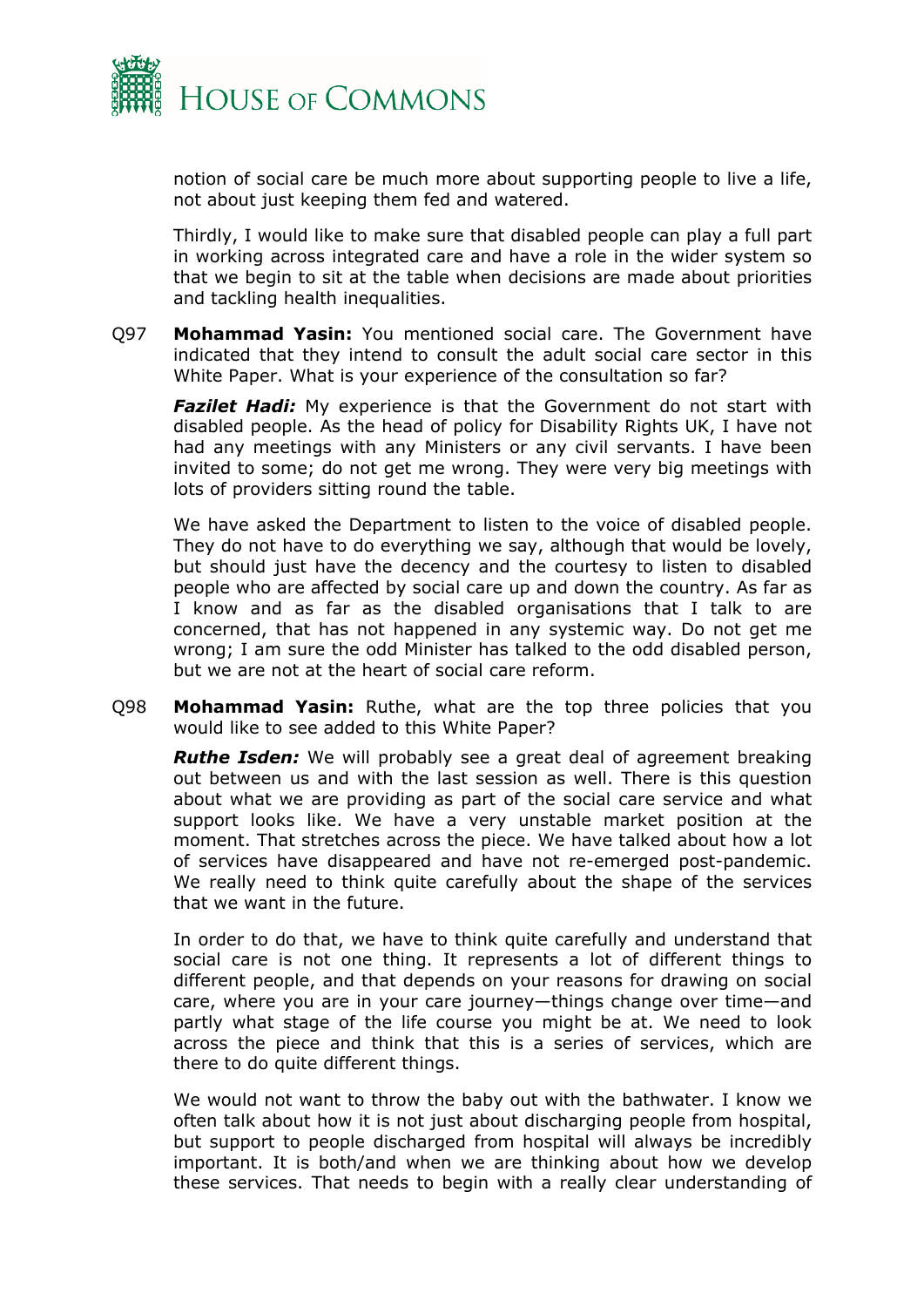![](_page_32_Picture_0.jpeg)

what people need from the system at any particular point in their care journey. We need to think about it in that context.

The workforce would be one of the other major priorities that we have not touched on yet. We need a proper workforce strategy that looks at the challenges we are facing. It should be aligned to but not subsumed into an NHS workforce strategy. They need to be completely aligned. We do not want to continue in the ridiculous position we have at the moment where care homes are relying on agencies to bring in enough nurses to cover shifts in nursing homes, but they are being gazumped by the NHS because there are not enough to go around. Care homes are deregistering their nursing services, because they cannot bring people in. There are areas of alignment that we need to get right.

In order to do that, one of the things we have called for through the Health and Social Care Bill and the White Paper is thinking about the role of registration in that. Again, it is not the be-all and end-all. You cannot just register the workforce and say, "Job done." We do think it is an important building block. It starts to give the workforce shape and form so we can start to have some proper conversations about what a strategy looks like, what training and development look like and what career structure and pay structure look like. At the moment all of those things are very difficult, in the absence of a defined understanding of who we are talking about when we say "the social care workforce".

The last thing that I would add is how we widen access and eligibility. We know that eligibility criteria have edged up and up and up over recent years. We know the quantum of care that people do receive when they are eligible within the system has shrunk. We need to reverse those trends and have another look. Although the Care Act sets out the wellbeing outcomes that people are expected to obtain from accessing care services, it is quite difficult to hold people to account for not delivering on those. We need to think about how we give older and disabled people much clearer rights and a much clearer structure to challenge where they do not think the sums of money that are being provided to them to meet their care plans are acceptable or suitable under the circumstances.

**James White:** As a quick plug, in September, the Alzheimer's Society published a report called *Stabilise, Energise, Realise*, which is our attempt at a 10-year vision. It has 30 recommendations. I will not go into all of them right now, but I would commend that to the Committee as well.

In a breakout of mass agreement, I would make a real plea for personalised care and the importance of personalisation. Fazilet was talking about how social care is more than just being helped to have a wash in the morning. If people with dementia are going to live their lives to the fullest, we need to think about what is right for each individual. When I started working at the Alzheimer's Society, I was told very early on, "If you have met one person with dementia, you have met one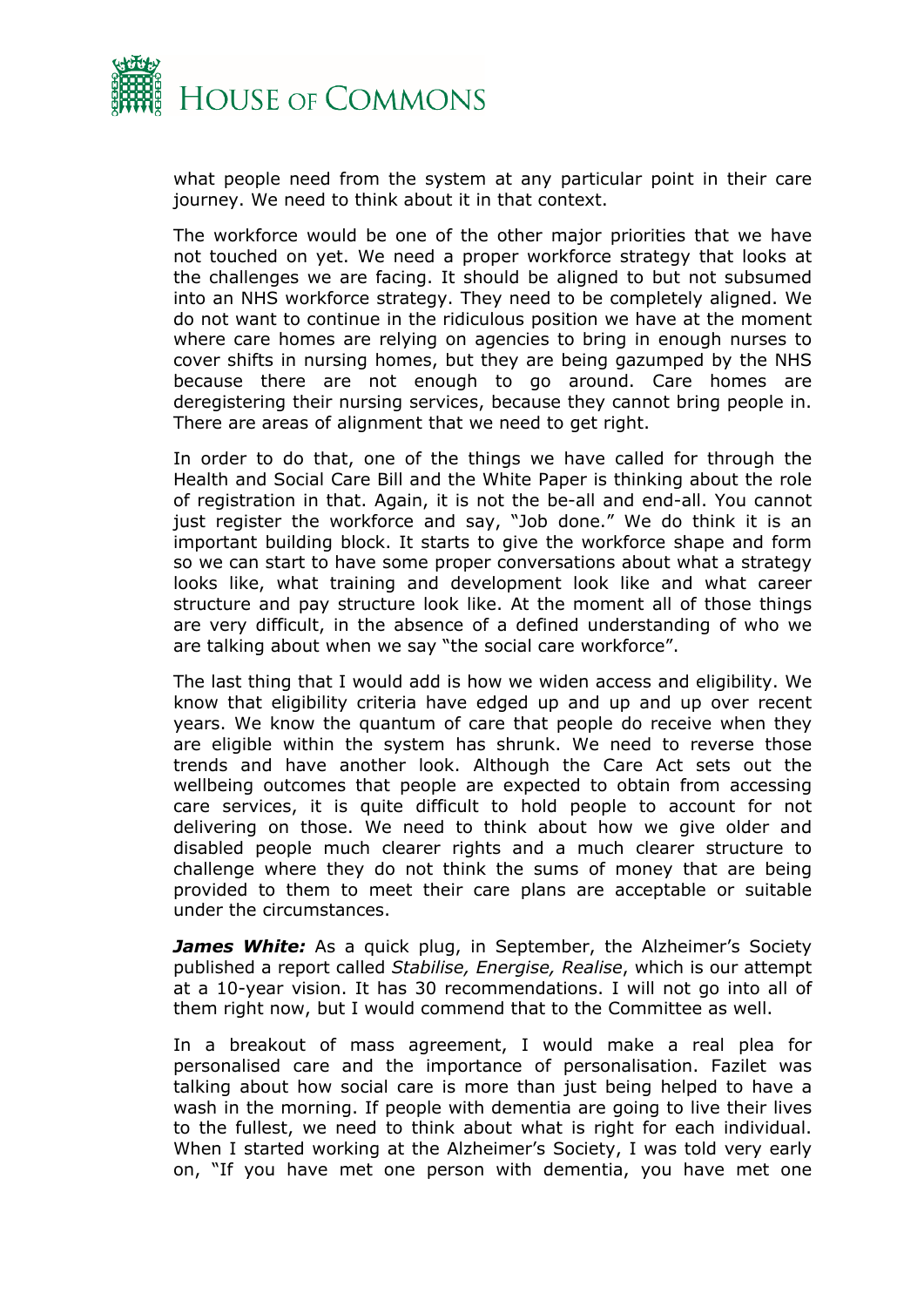![](_page_33_Picture_0.jpeg)

person with dementia". That is a really good approach to have. Specifically, we would like to see the Government set out a clear timetable for introducing personalised care over the course of this Parliament.

Secondly, as Ruthe was saying, is the workforce. You cannot do anything without having trained, motivated and well-rewarded staff. They do an incredible job; they have done an incredible job. We need to make sure we retain the very best and encourage more people to see it as a career for them.

The third point, just briefly, is about funding. I really hope the White Paper delivers the ambitious vision, but I also hope it is backed up with the funding that is needed. The 200,000 people with dementia who have moderate care needs at the moment do not get any support. We would like to see that addressed as well. Those would be my three.

Q99 **Mohammad Yasin:** If I stay with you, both the Alzheimer's Society and Age UK said in their written evidence that as part of the reforms adult social care should be free at the point of use, like the NHS. I would love it if that happened. It needs extra money. Do you have any figures in your mind as to how much extra money we would need to do that?

*James White:* I defer to Ruthe. If we were talking about £3.9 billion just to stand still, you can get the sense that it would have to be significantly higher than that.

*Ruthe Isden:* It is not something that has been analysed in great depth over a period of time. In 2018, the King's Fund and Health Foundation estimated that implementation of free personal care—that is a little bit of a caveat—not free care in total, would cost around £6 billion in 2020, rising to around £8 billion by 2030.

More recently, the Health Foundation's REAL Centre has estimated that the cost of a zero cap—again, pretty much care free at the point of need, although with some caveats around it—as around £8 billion. Those would be figures over and above the sums we are talking about in terms of sustaining the existing social care infrastructure in the face of growing demand.

*Fazilet Hadi:* One point that I would make is that we must not just spend on rolling forward what we have now. People do not want what we have now, and it is ridiculously expensive. We need more imagination about supporting people to live in their own homes, supporting carers and taking disabled people out of long-term institutions if they do not want to be there.

If you look at the Association of Directors of Adult Social Services report, they are literally placing people in care homes, or trying to, because they do not have the staff to support them in their own homes. To roll forward that system is just crazy. If we can get in earlier—Ruthe and James have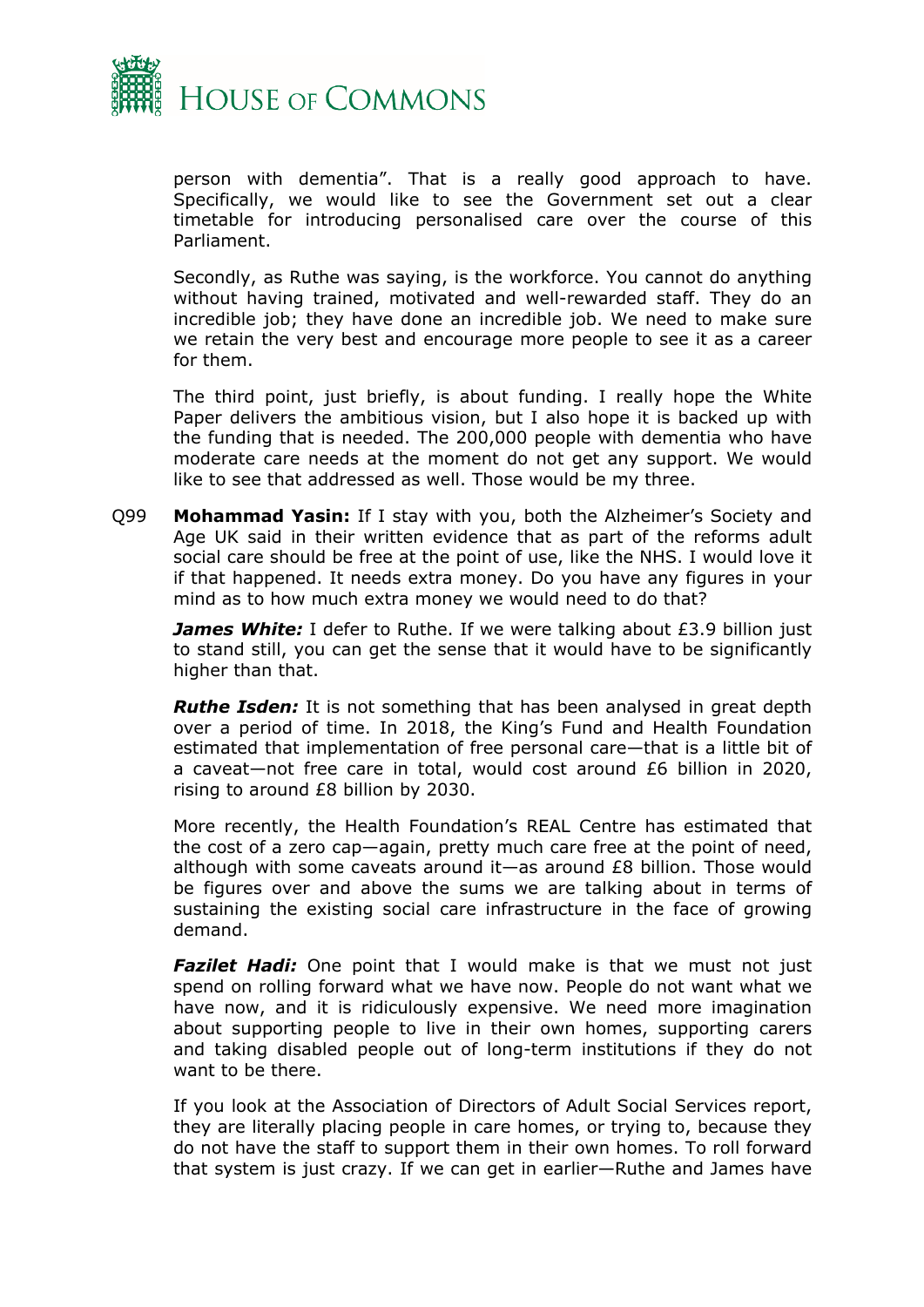![](_page_34_Picture_0.jpeg)

made this point—and provide services to people with moderate needs, we may save ourselves an awful lot of money. Whether it is £8 billion or £12 billion, we need to be sure that we are funding what people want, which is not often the expensive solutions.

**Mohammad Yasin:** I absolutely agree with you. Thank you all.

Q100 **Brendan Clarke-Smith:** Good afternoon, everybody. Earlier this year, we had a White Paper and a Bill on the integration of health and social care. In our last evidence session, our witnesses said that there was not really that clarity on what "integration" actually means. What should integration mean? How should that work?

I will give an example. The Papworth Trust suggested that problems arise for individuals, particularly those with two or more conditions, when health and social care are funded from different budgets and are not strategically linked. They question whether there should be one joint budget for health and social care at a national or local level, for example. Fazilet, what does integration mean to you?

*Fazilet Hadi:* To me, integration means acknowledging that 80% of the determinants of health are not anything to do with our health service; bringing people together and getting out of the silos of social care, health, housing and public health; bringing in the voluntary sector; and looking at the population's needs.

The thing that excites me most is looking at the population health of an area and tackling health inequalities. The danger is that we could be moving around a lot of deckchairs and setting up a lot of new boards with a lot of well-meaning people sitting on them. If it is done right, if the culture change happens and if people do collaborate genuinely, it could mean that people start with the person, the disabled person, the carer, the person who needs a health intervention, and work out the best thing to do for them as opposed to thinking in their little boxes.

There is a lot of work to do. The comment was made earlier about how disabled people, carers and others have to be part of the top-level conversations at the integrated care partnership and the integrated care board. Otherwise, it is just these leaders talking to each other. We may not end up much further on.

*Ruthe Isden:* This comes full circle to something that I said earlier, which is that social care is a lot of different things to different people at different points in their lives. Our starting point around integration is that we need to take a population view. We need to think about which groups of people are drawing on social care for different reasons at different points in their lives and what integration means in those contexts.

An example would be about the level and nature of integration that you would be looking for around, for example, routine social care in the NHS, when you are talking about ensuring you can safely discharge somebody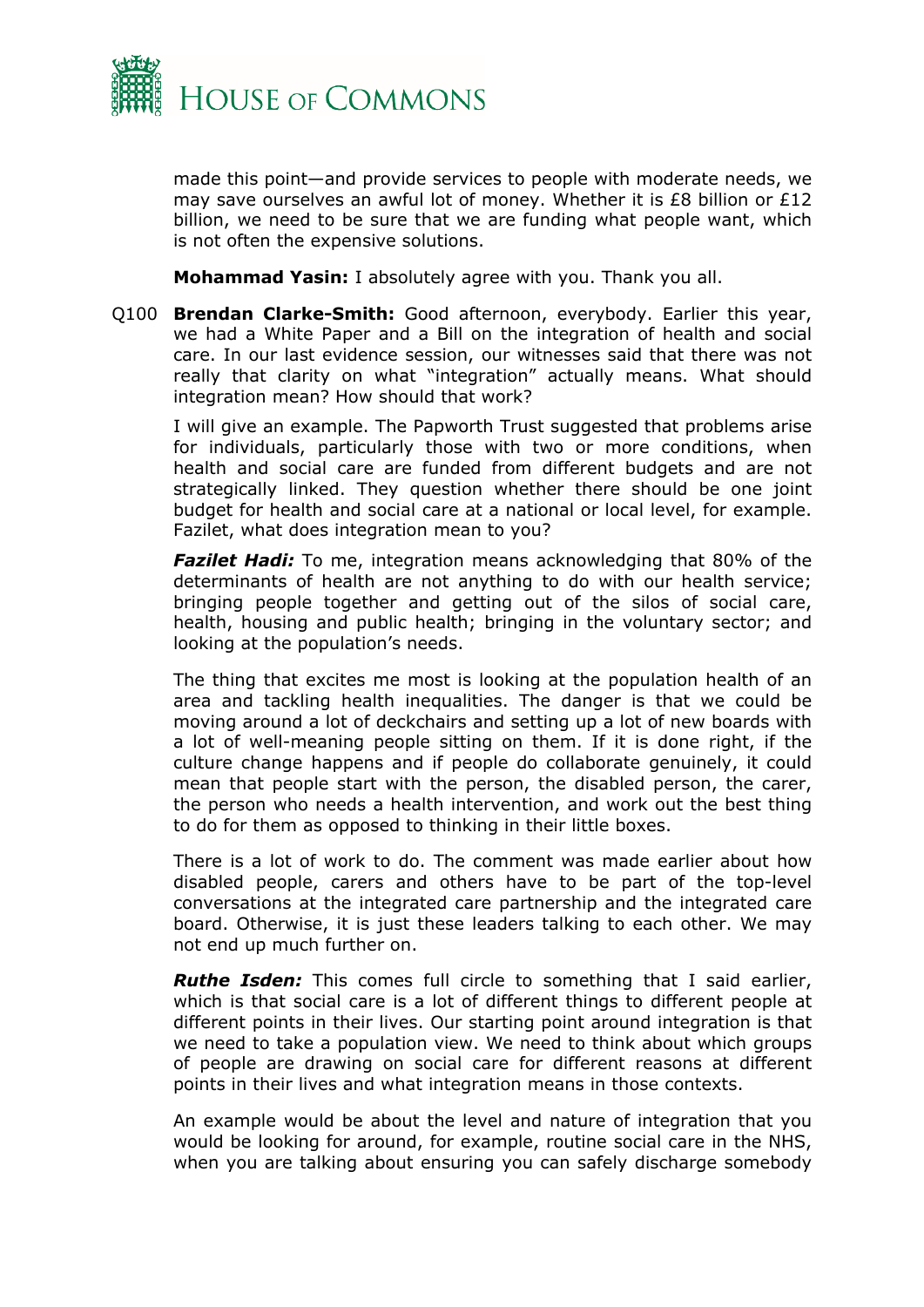![](_page_35_Picture_0.jpeg)

who is profoundly unwell back to their own home or when you are looking at supporting somebody towards the end of their life.

Particularly for care homes, for example, we are talking for the most part about profoundly unwell and frail people, who are coming to the last years of their life. That is very different to the type and nature of integration that you might want to look at, for example, for a young person coming into adulthood with learning disabilities who has stable needs. For them, it is about independent living, accessing education and employment, and getting themselves set up and moving in their life. Those are quite different things, and you would want to look at them through quite different lenses. That would be my starting point.

The idea that some of our problems would be solved if we just took structures and integrated them by smushing social care wholesale with the NHS does not work for everybody. It might suit some groups of people and might be exactly the sort and level of integration that they are looking for. It would not be a good policy position for others. I am sure Fazilet and other people could say more about that.

That is the starting point. Who are we integrating for and why? What are their needs? Therefore, which services need to come together, collaborate and integrate? Therefore, how might we integrate the funding around some of those? There are cases where you might say, "Well, perhaps the NHS should be the lead commissioner for services for some people, but not for social care as a whole". That might be a position we move to, where budgets are more integrated.

I would just finish by saying that one of the really good examples I always come back to is the enhanced health in care homes programme, which has taken us forward a tremendous way. It is a really good example. There is a lot further to go and much more that we could do around that programme, but we are thinking very specifically about the needs of care home residents, what social care can be providing within that context and the input that the NHS needs to be bringing, and how we make that work around the lives of the residents in the most seamless way possible for them and their families. That is the model we should be looking at for other groups of people as well.

*James White:* However you define integration, one way you can judge whether it is a success is whether it works for people with dementia. That is one condition that clearly cuts across both health and social care. However you are going to assess the success of integration, if it works for people with dementia and they are reporting improved outcomes, that is a good thing. It would be a little more preferable to have this conversation in a week or so when we have had a chance to digest what has been said in more detail around social care. Without that social care plan, you cannot really have a full discussion about integration as well. I would agree with a lot of what Ruthe has said in terms of the specifics and the complexity.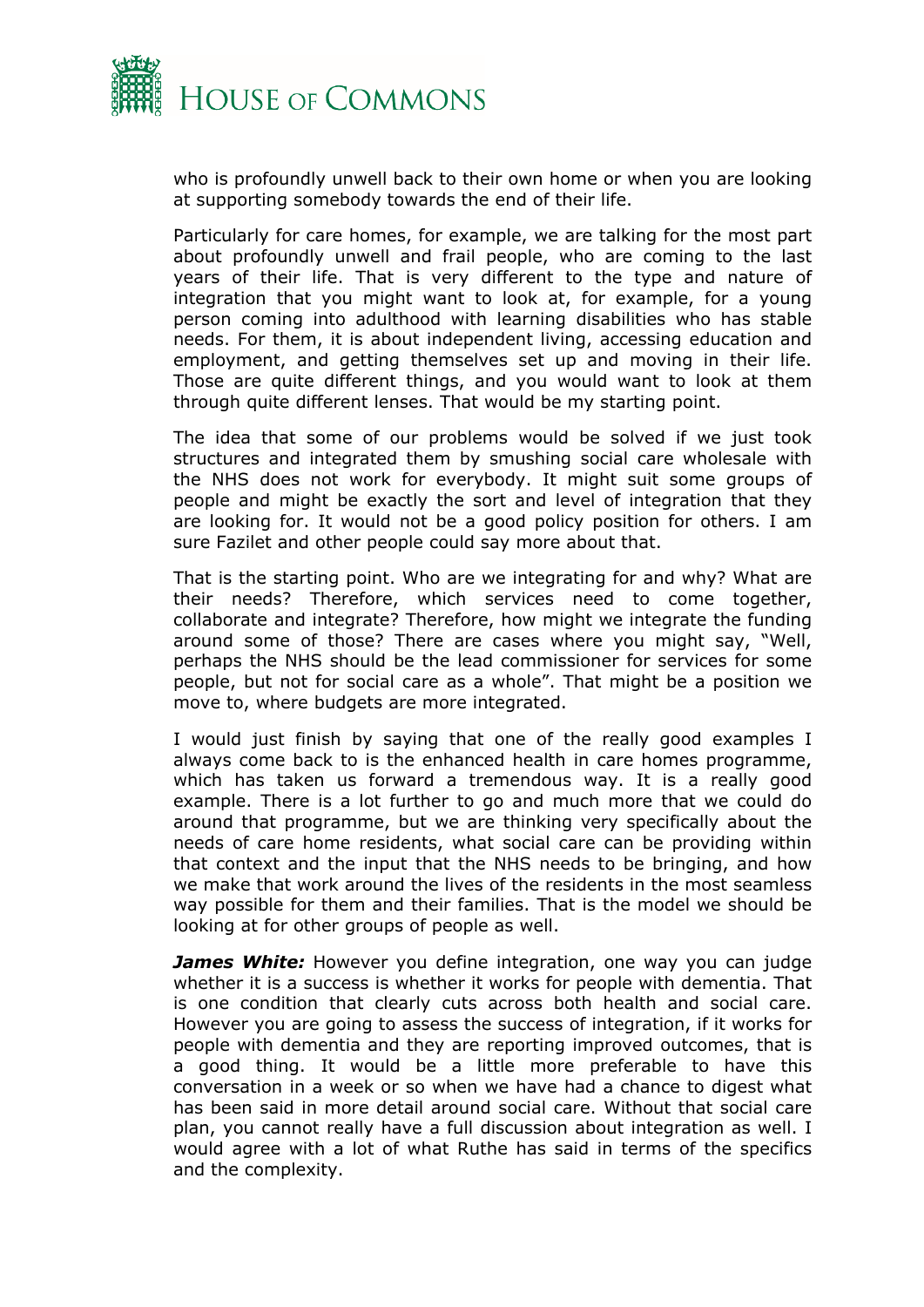![](_page_36_Picture_0.jpeg)

Q101 **Brendan Clarke-Smith:** Fazilet, if I can just come back to you, Steve Scown, the chief executive of Dimensions UK, supporting people with learning disabilities, told us, "Services for working-age adults, people with learning disabilities, are not on that integration agenda at all". Do you agree? If so, what can we do to change that?

*Fazilet Hadi:* I do not know what issues are on that agenda yet, because so far the agenda has just been around structural change. "Who should sit on this board? Who should sit on this other board?" It will be played out in the 42 different integrated care partnerships. The ones that do begin to talk to the voluntary sector and to disabled people's groups will be the ones that populate their agendas with the right kinds of things. The ones that just talk to each other and exclude the community from their dialogue will, unfortunately, not have the right things on their agendas.

The jury is out, but everyone should be working to make sure the 42 ICSs talk to their communities and disabled young people with learning disabilities and others are on that agenda. This is all going to play out not because of legislation but because of work on the ground and how the leaders behave in each of those individual partnerships.

Q102 **Brendan Clarke-Smith:** James, if I could just come to you, in written evidence the Alzheimer's Society pointed to gaps in the data we have for social care at the moment. The Government's integration White Paper has promised that that is going to improve, that the sharing is going to improve and so on. What is your assessment on how this is progressing at the moment?

*James White:* It is a work in progress. The pandemic has had a significant impact, because certain requirements for data collection understandably were dropped. We need to make sure that data comes back as soon as possible. In a number of answers today, I have spoken about the need to strengthen that data collection, because it will help inform the quality of services that people go on to receive. We do hear from carers particularly that there is a consequence of that discrepancy. It is improving, but it would be interesting to come back in a future session and give a more fulsome answer there.

*Ruthe Isden:* This is one area where some of the reforms will be helpful simply because there is so little that we know about social care. As became very apparent to Government and a lot of national bodies at the beginning of the pandemic, there was very little known and very little understood even to the extent of how many people received it and where they were, or who the providers of social care were up and down the country.

As part of the pandemic, we have gone some way towards accelerating our understanding of that nationally in collecting information through the capacity tracker and others. The thing that concerns me is that we still have a huge blind spot about both people who are receiving social care